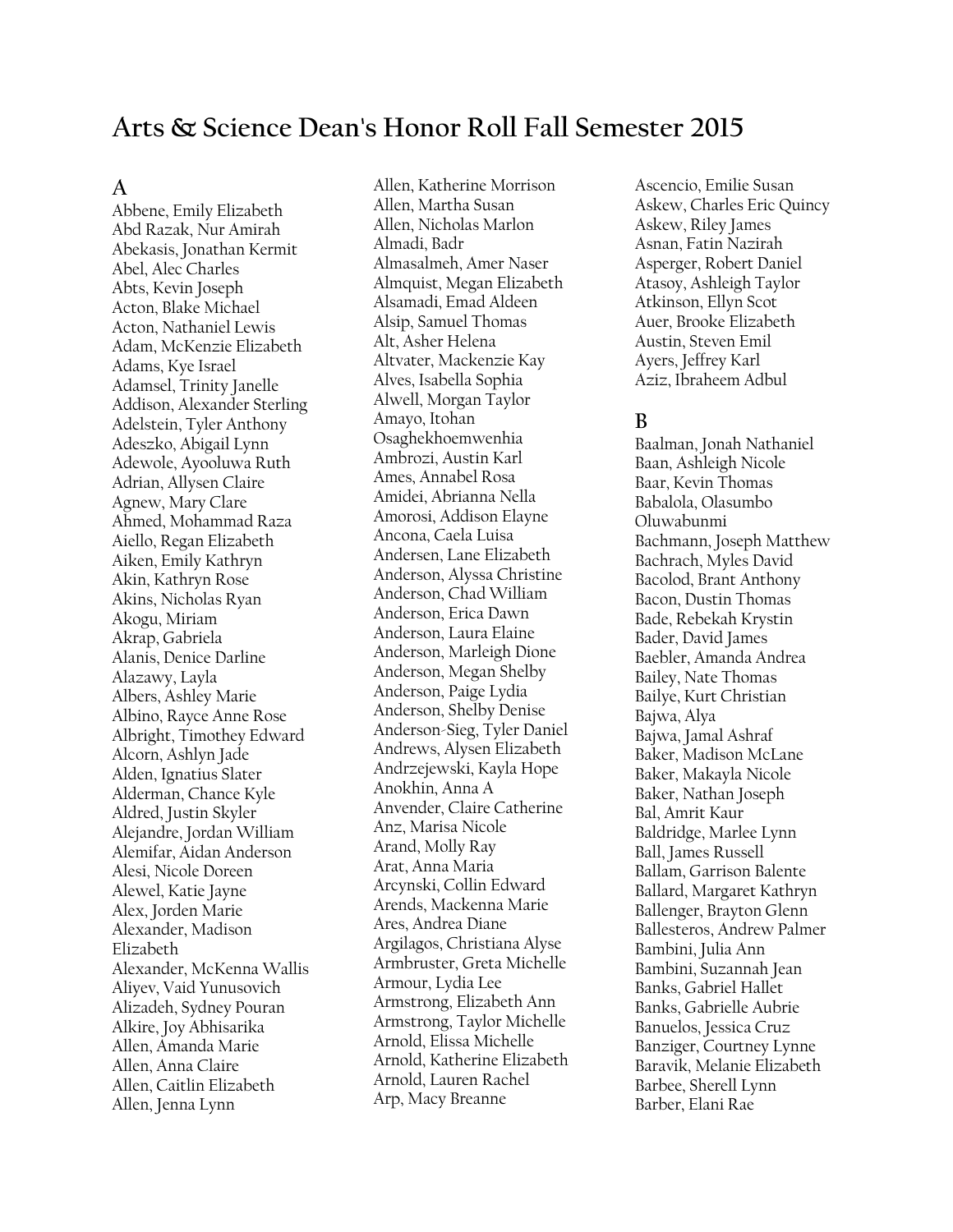Barber, Erin Elizabeth Barberis, Jessica Jacqueline Barden, Katie Rose Lisi Barenberg, Brooke Anne Bargate, Emily Baringer, Connor B Barista, Olivia Ann Barks-Singer, Robyn Breanna Barnhardt, Bradford Nathan Barr, David Gregory Barresi, Dominic Michael Barrett, Kyle Dorian Barron, Estefania Barrows, Megan Elizabeth Barsotti, Shelby Christine Barta, Korinne Taylor Bartek, William Edward Bartlett, Emily Carroll Barton, Alexa Brianne Barton, Deanna Christina Baseler, Shelby Kate Baskett, William Isaac Bass, Randi Michele Bassler, Hunter Joseph Bates, Emily Lauren Bates, Keenan Alexander Bathe, Emily Louise Battmer, Amanda Kay Bauer, Kaitlyn Kristine Bauer, Nathan Michael Bauer, Robert Joseph Baugh, Peter Brewster Baum, April Lyn Bauman, Kimberly Ann Baumann, Charles Austin Baxter, Sierra Nicole Bay, Alexander Warren Bay, Lauren Ellen Bayler, Michael David Bazor, Griffin Archer Beamer, Chase Nicolas Bean, Natalie Cothran Bean, Nicholas Lee Bear, Rachel Patricia Beasley, Andrew David Beasley, Leanne Elizabeth Beaupre, Jacob Christopher Beck, Alexandra Marie Beck, Blake Andrew Becker, Jonathan Edward Becker, Noah Abram

Beckett, Haley Erin Beckham, Steven Russell Beckwith, Alexa Louise Bedu-Annan, Erica Beem, Curtis Edward Beffa, August Garth Begley, Kristen Nicole Behlmann, Alexandra Renee Behrens, Casey Lynn Beining, Zackery Arthur Bell, Breeanna Catherine Bell, Meghan Marie Bell, Teja Nicole Belson, Rosemary Louise Benbrook, Holly Michele Benefield, Sarah Lynn Benham, Nicholas John Bennett III, Bobbie Otto Bennett, Patrick William Bennett, Sydney Nicole Benson, Anna Eileen Benson, Haley Blaise Benton, Emily Adele Bentrott, Amy Elizabeth Bergquist, Anna Marie Bergstrom, Bentley Kraus Bernacchi, Amanda Virginia Berry, Jamie Lorraine Berry, Kaitlynn Skyler Bertels, Olivia Rosalyn Bertz, Alexandra Nicole Bessasparis, Alyssa Dru Best, Madeline Rose Bettag, Alexandra Catherine Better, Carolyn L Bexten, Adam Joesph Bibbs, Deidra Lashawn Bicklein, Daniel John Bickley, Paris Bielfeldt, Kelly Michael Biermann, Jordan Michelle Billingsly, Sarah Michelle Bird, Kevin Andrew Birdsong, Justice L. Birk, Haley Marie Birk, Raven Danielle Bishop, Rachael Dawn Bitzer, Brian Joseph Black, Andrea Lynn Black, Kathrynne Elizabeth Black, Taylor Marie

Blackwell, Brianna Nicole Blackwell, Janelle Marie Blakely, Douglas Anthony Blanke, Elise Marie Blanton, Elizabeth Anne Blase, Haley Ann Blasi, CeCe Marie Blaue, Katherine Korte Blechinger, Katelyn Madison Blickhan, Ryan Alexander Bliss, Molly Suzanne Block, Haley Rebecca Bloebaum, Pierce Lee Raskas Blood, Victoria Grace Blower, Thomas William Virgil Blue, Nicholas William Bluhm, Haley Anne Bocher, Kara Shay Bock, Madison Elaine Bodner, Adam Ross Boe, Amy Marie Boeckmann, James Eugene Boehm, Lauren Nicole Boeschen, Haley Renee Boese, Ian Alexander Boessen, Jenna Marie Bogage, Jacob William Bogan, Kayla Z Bogue, Nicole Renee Bohnert, Sara Nicole Bohnett, James Tamirat Bond, Alex Christian Bondurant, Brock Tyler Bong, Caroline Kathleen Bonilla, Zoe Rose Bonner, Alison Caroline Bonner, Paige Nicole Boomgarden, Zoe Anne Bordeleau, Eric Michael Bordelon, Haley Chantelle Borgschulte, Olivia Dawn Borkowski, Brittany Lynn Borowiak, Madeline Grace Borst, Benjamin Robert Bosch, Rene Louis Bossung, Carolyn Ann Boston, Emily Ann Botts, Katelyn Nicole Bouchard, Jonathan Avery Boudreaux, Joel Cameron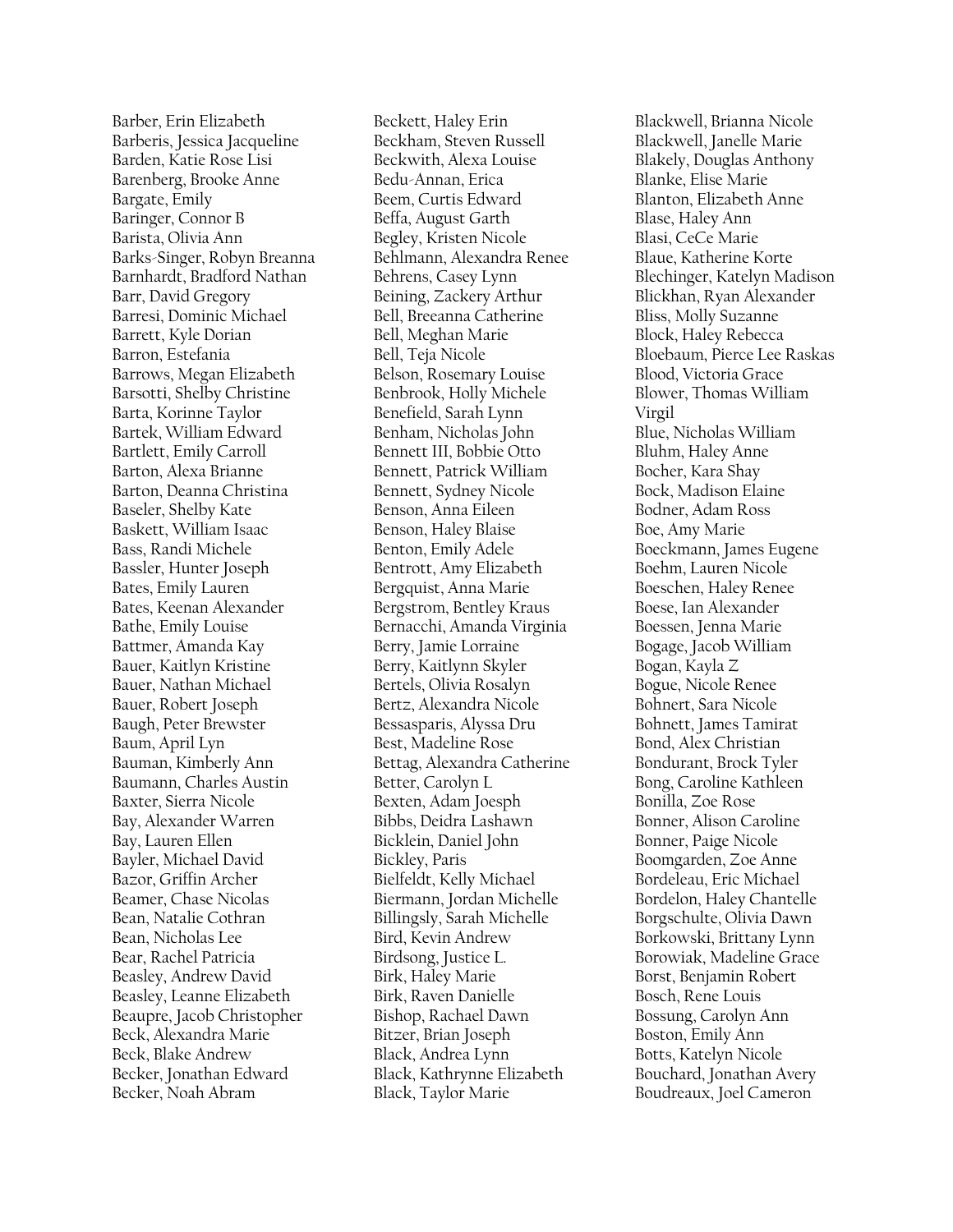Boulden, Hollie Lea Boullion, David Ryan Boursheski, Drew Thomas Bower, Allison Elaine Bowey, Patrick Thomas Bowie, Daniel Christopher Bowman, Madeline Marie Boyd, Andrea Denise Boyd, Bryce Laseter Boyd, Carly Shea Boyd, Collin Ray Boyer, Nathaniel Ross Boyle, Kevin Holmes Bozsa, Lauren Mackenzie Brace, Lyndzie Nicole Brackeen, Jesse Andrew Neil Bradley, Amanda Marie Bradley, Collin Edward Bradley, Drew Patrick Bradley, Kelsey Josephine Brady, Benjamin Scott Brage, Mary Patricia Braida, Shannon Nicole Brancato, Lucia Victoria Brandenburg, Hannah Marie Brannan, Mariah Paige Brase, Sarah Beth Brautigam, Kathryn Mary Bray, Elena Inabelle Bray, Jordan Owen Bredehoeft, Miles Kent Brekrus, Rachael Anne Bresette, Allison Nicole Breslavets, Olga Bretscher, Morgan Elizabeth Brewer, Haley Mari Brickey, Justin Phillip Bridges, Emilie Anne Grace Bridwell, Shelby Leigh Brier, Kendahl Leigh Briggs, Brittany Lauren Briggs, Jason Lee Brim, Lynnsey Ciara Brinkmann, Rachel Marie Briscoe, Starr Jamee Bristle, Colin Evan Bristow, Daniel Elliott Britton, Jordan Douglas Broghammer, Allison Ann Bronsky, Cassandra H Brooks, Carlton Darren

Brooks, Raina Phlaan Brooks, Tiffany June Broos, Matt James Broughton, Haley Rian Brown, Aaron Daniel Brown, Adam Douglas Brown, Cameron Marai Brown, Karl Alexander Brown, Katelyn Marie Brown, Katelynn Ann Brown, Kyle Robert Brown, Mallory Rhea Brown, Mariama Sara Brown, Morgan Brown, Samantha Jean Brown, Shelby Marie Brown, Travionna Alexis Brozka, Madeline Rene Bruce, Savannah Grace Brueggemann, Alicia Ann Brumfield, Connor Hayden Bruning, Amanda Lynne Bruning, Melanie Grace Brunnert, Christine Elizabeth Bruntrager, Ellen Johanna Bryan, Connor Michael Bryant, Harper Ann Bryant, Kelsey Leigh Bubbers, Sarah Elizabeth Buechter, Ben Frederick Buer, Kelly Jean Buescher, Victoria Brandes Bulkley, McKenna Elizabeth Bumby, Morgan Nicole Bundy, Caroline L Bunte, Nicole Haley Burchall, Natalie Rose Burciaga, Lizette Nicole Burcke, Andrew James Burger, Allan Morris Burger, Jennifer Karen Burger, Olivia Marie Burgess, Kadarius M Burgess, Sawyer King Burke, Mikayla Louise Burke, Rachel Renae Burkhart, Jennifer L Burks, Ethan Michael Burnam, Andrea Riley Burns, Colleen Elizabeth

Burns, Helene Zoe Burress, Kaitlyn Grace Burridge, Isabelle Jacqueline Burris, Grace Elisabeth Burrus, Mary Kathleen Burton, Matthew Carter Busch, Gabrielle Nicole Buscher, Morgan Alyse Bushnell, Drake Fortney Buska, Miles Ambrose Bussler, Kyrie Marie Butler, Alexander Noah Butler, Brooke Abigail Butler, Jennifer Candace Butler, Natalie Johanna Butler, Stephanie Lauren Byrne, Samuel Robert

# **C**

Cade, Morgan Alexis Cadet, Arielle Eliane Cagle, Ellen Caroline Cahill, Shannan Marie Cai, Yuchen Cain, Dylan Marcus Cairatti, Anthony Benjamin Calandro, Kayla Rose Calcutt, Ryan Michael Caldo, Paul Albert Deguzman Caldwell, Madeline Elizabeth Callaway, Travis Michael Campbell, Ali Michelle Campbell, Brenna Keri Campbell, Casey Marie Campbell, Duncan Campbell, Emily Dawn Campbell, Sarah Anne Campbell, Tracy Alanna Campo, Sydney Marie Canady, Liam Ethan Candela, Madison Leigh Cantrall, Amy Jane Cantwell, Andrew Charles Cao, Zhuo Cape, Hayley Elizabeth Capell, Adison McKenzie Capkovic, Brittany Ann Caponi, Kathryn Constance Cappetta, Alexandra Nicole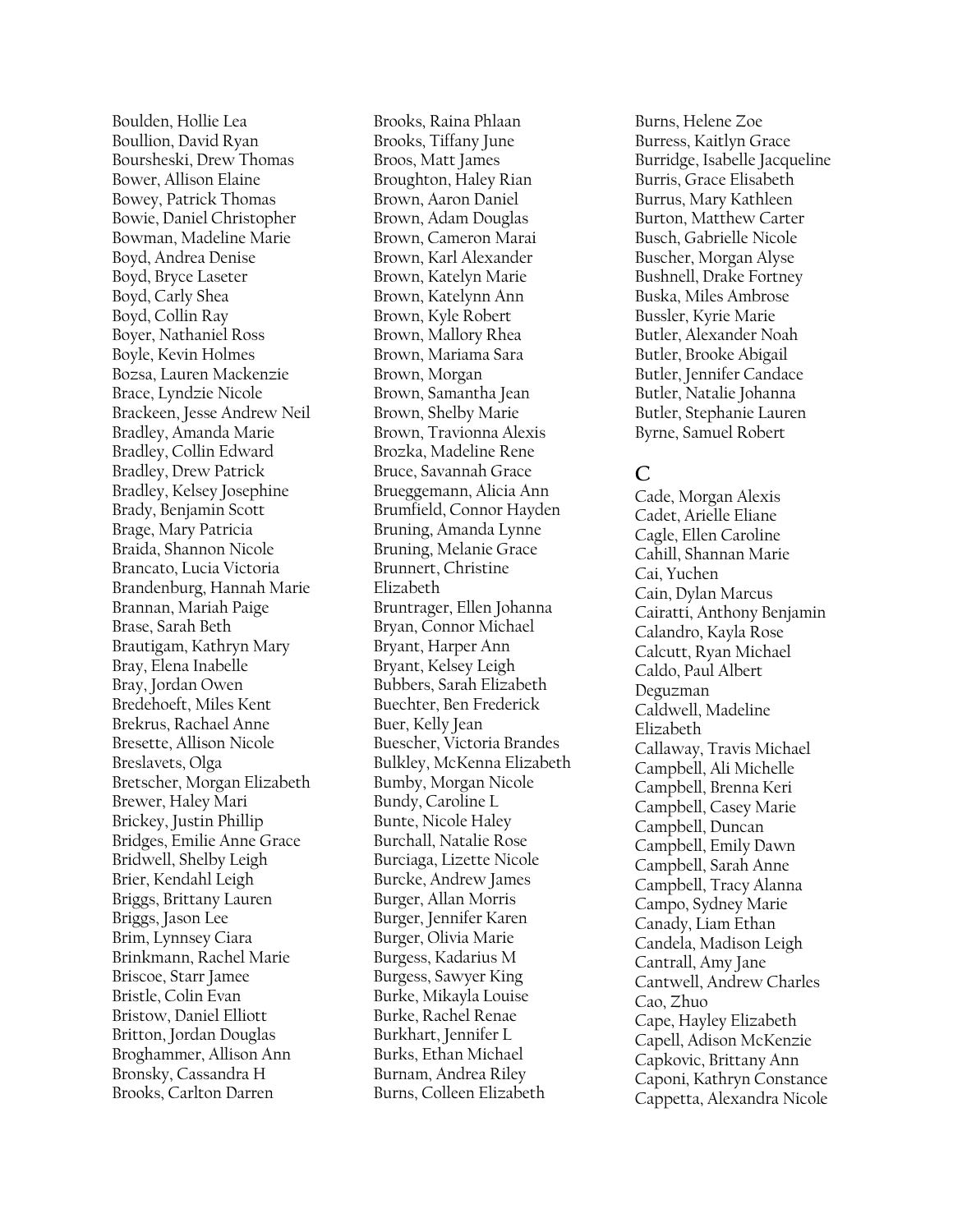Cargill, Mary Helen Cariolano, Jennifer Lea Carlos, Marielle Rae Carlson, Andrew Christopher Carmichael, Hannah Michelle Carothers, Jacob Maxwell Carr, Eleanor Grace Carr, Mary Margaret Carr, Nicole Anne Carranza, Jesus Alejandro Carroll, Jacob David Carruth, Claire Ellen Carter, Anne Meredith Carter, Brooke Marie Carter, Cailin E Carter, Collin P Carter, Samantha Joe Carter-Whitbey, Jorden Tyler Caruso, Natalie Christine Case, Audrey Cash, Jessica Lynn Casper, Zac Kendall Cassidy, Elizabeth Karlee Cassimatis, Caitlyn Marie Cassimatis, Thomas Michael Castanzo, Julia Ann Casteel, Cassandra Ann Castro, Andrea Alexandra Castulik, Kelsey Marie Cates, Emily Joelle Cation, Joseph John Cato, Lucas Allen Catt, Noah James Cebulko, Jacob William Cederblad, Jenna Renae Cermak, Keith Justin Chaffin, Steven Dale Chambers, Erica Nicole Chambers, Matasen Antonia Chambers, Samantha Michelle Chambers, Samuel Talbot Chancellor, Corbin Lee Chapman, Allyson Marie Chapman, Samuel William Charlton, Zeb Joseph Chastain, Kamryn Sue Chatterton, Claire Allen

Chau, Christina Chazelle, Audrey Linn Chen, Chi Chen, Feng Chen, Howard Jia-Hao Chen, Jiali Chen, Shangzhen Chen, Shaoyang Chen, Steven Peter Cheng, Rujia Chetney, Kaitlyn Elizabeth Chilcott, Hannah Elaine Childers, Mikayla Nicole Chipley, Evan Martin Chipps, Wade R Chlanda, William Francis Cho, Paul Kim Choate, Alexandria Marie Choi, Hyuk Jun Choma, Rachel Lee Chong, Margaret Maile Chott, Rose Mary Chrismer, James Alec Christian, Emily Miranda Christiansen, Wesley Carl Christopher, Carmen River Chun, Catherine Churchill, Alexzandria Kaylan Ciaramitaro, Nicholas Raymond Cihak, Madeline Jane Cissi, Emily Taylor Clapp, Daniel Augustus Clark, Alexander Thomas Clark, Jason Ian Clark, Samuel William Clarkin, John Burr Clarno, Natalie Danforth Clausius, Madison Dee Clawson, Emma Carolyn Clay, Kori A Clayton, Carly Jo Clayton, Jaydin Darrell Clemetson, Sierra Christiana Cleveland, Sarah Joanne Clevenger, Taylor Lynn Cliffman, Kyler Lee Clifford, Colleen Elizabeth Clift, Olivia Gray Cline, Taylor Layne

Close, Marielle Elizabeth Cloud, Jordyn Lael Clutter, Katherine Evelyn Coates, Danielle Kathleen Coates, Katherine Grace Cochran, Daniel Martin Cochran, Emily Catherine Cochran, Karlee Elise Cochran, Matthew Kurtis Cockerham, Sabrina Racquelle Cockrill, Hannah Marie Coco, Anna Marie Coffey, Nathan Jackson Coffman, Mavis Flynn Cofield, Taylor Fonte Cohen, Raime Joy Cohn, Brennan Devlin Colagiovanni, Benedetto Joseph Cole, Ashley Morgan Coleman, Brendan Tyler Collazo, Veronike Alexandra Collier, Danielle Renee Collier, Lanitta Cherylanne Collins, Allison Paige Combs, Austin Woodrow Combs, Rachel Elizabeth Compton, Melissa Rae Compton, Rose Eileen Conard, Bailey Marie Conlisk, Clare Anna Conn, Alexandra Olson Connell, Mary Catherine Conner, George Julius Conner, Kyle Richard Connor, Jeffrey Joseph Connor, Stephanie Brigette Conroy, Allyson Taylor Contreras, Gabrielle Chay Cook, Caine Thyme-Rea Cook, Emily Renee Cook, Jordan Kent Cook, Madeleine A Cook, Marisa Dyan Cook, Nicholas Thomas Cook, Steven Edward Cook, Tracy Michelle Cook, Zachary Alexander Cookson, Jacob Charles Cooley, Rylee Lyn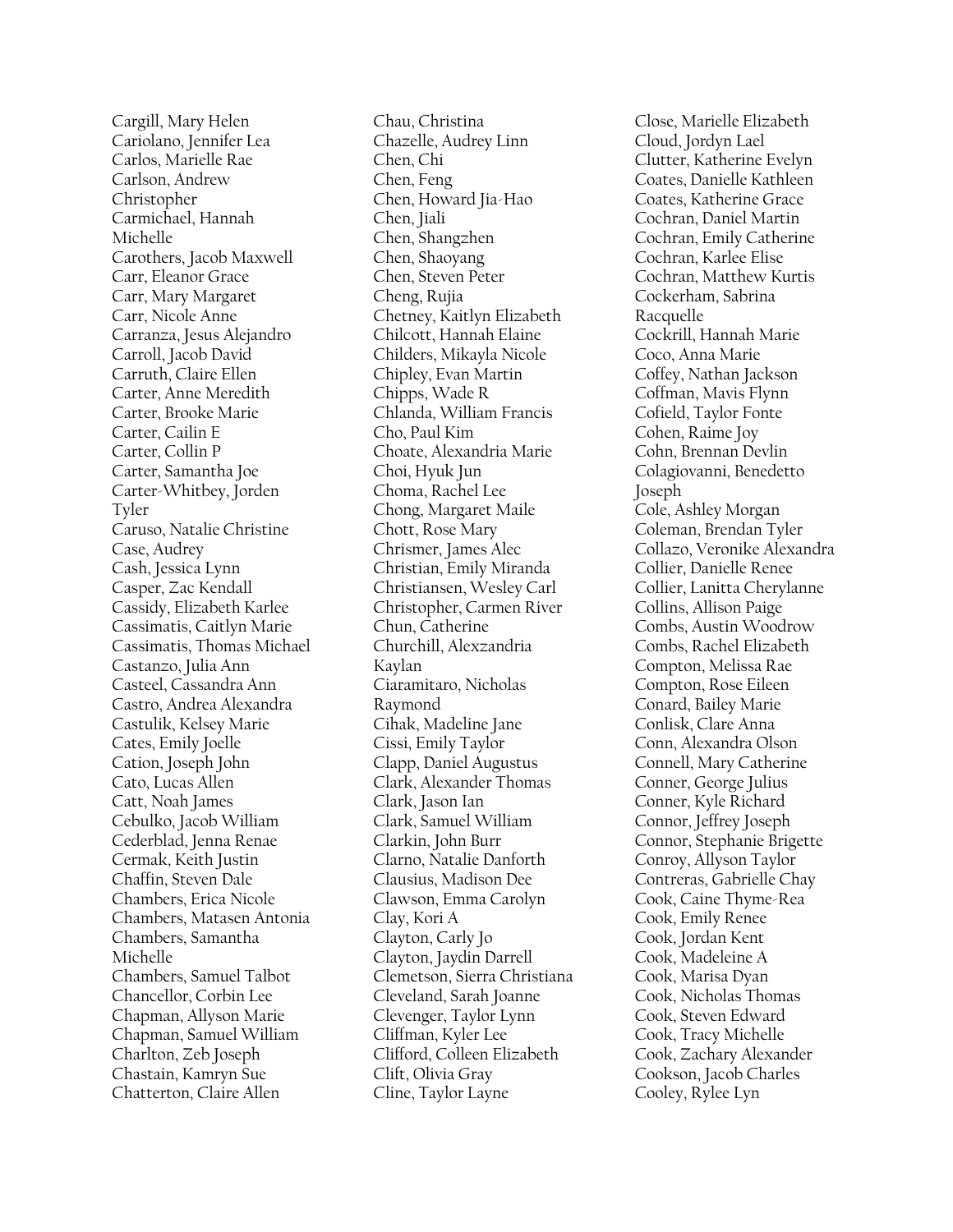Coonrod, Emily Marie Cooper, Danielle Marie Cooper, George William Cooper, Marcelese Charlie Copeland, Samuel Leon Copeland, Sean Thomas Copenhaver, Ryan Alan Corbett, Jordan Taylor Corbin, Jessica Jane Corder, Morgan Scott Cosgrove, Benjamin James Cossey, Morgan Leeann Costanza, Nicholas Brett Coultrap, Anne Marie Vasey Cousett, James Taylor Cowart, Kendra Cox, Mitchell Alan Cox, Paige Janet Crabtree, Hailey Mae Crane, Emily Michelle Crank, Hannah Elizabeth Crawford-Goss, Ian Taylor Crenshaw, Megan Elizabeth Crisler, Mattie Leigh Ann Crisosto, Kaelan Jacob Crockett, Tamia Racquel Cromer, Haylee Patricia Cromwell, Leasia Starr Cronin, John Thomas Crosby, Samuel Walker Cross, Connor Augustine Cross, Mary Catherine Crouch, Meredith Anne Crow, Alexandria Leanne Crowe- Barnes, Zoe Lorena Crowe, Kelly Baxter Crowley, Margaret Kendall Croy, Conrad Alston Cruz, Athan Hilario Cruzan, Devon Nicole Cueva, Francisco Javier Cummings, Elisabeth Marie Cundiff, John Robert Cunningham, Candace Tonay Cunningham, Megan Colleen Cupp, Mason Michael Cupps, Morgan Tonella Currey, Luke Oconnor Curry, Faith Hawolti Curry-Lipka, Alexandra Nicole

Cusack, Lily Mae Cushing, Kellen Michael Czajkowski, Jack Paul Czech, Allison Amanda

### **D**

Dachman, Max Joseph Dacus Hill, Rachel Juliet Dade, Christopher Michael Dailing, Taylor Ann Daley, Kevin Daley, Rokeith Oksana Maud Danesi, Oshiobugie Sherifat Dangos, Allison Elizabeth Daniels, Lacey Anne Daniels, Madison Loraine Danto, Samantha Emily Darrough, Jessica Marie Daskalakis-Perez, Eco Alex Dasmadan, Shyan Daugherty, Elizabeth Laine Daugherty, Jakob Alan Daugherty, Mary Elizabeth Davenport, Matthew Thomas Davenport, Tanner Mark Davis, Carrie Lucile Davis, Julia Margaret Davis, Kylie Nicole Davis, Morgan Kendall Lee Davis, Solomon Matthew Davis, Stacie Kimberly Davis, Timothy Eugene Davis, Warren Michael Davison, Maria Ellen Dawson, Shannon Nicole De Boer, Madeleine Kay Dean, Daija Shalace Debboun, Ameena Dawn DeBenedetti, Samantha Elizabeth Deeken, Sydney Hert Deenihan, Deanna Marie Deglman, Amanda Nicole Dehr, Nicholas John Deitelhoff, Sarah Colleen DeJoode, Zachary Michael Del Pico, Clayton Delaney, Rory Catherine Dempe, Nicole Anne Demuria, Samuel Robert Dent, Noel Andrew

Denton, Madison Marie Jane Derbes, Monica Masson Desai, Avi Buddy Deshler, Teryn Leann Dettmer, Sarah Elizabeth Devaughn, Devon Ashley Dever, Thomas Ryan DeWeerd, Madison Jae Diak, Paige Elizabeth Dickens, Frederic Butler Dicker, Natalie Michelle Dickison, Brady Robert-Kanematu Dickson, Rebecca Lucille Dingman, Madeline Chieko Dinkel, Holly Marie Dinwiddie, Amy Leanne Dismer, Hannah Cherie Dix, Melanie Richelle Dixon, James Bohannon Dixon, Thomas Charles Do, Ngan Ngoc Dobard, Olivia Claire Dobbins, Kelly Elise Dobson, Ashton Taylor Doctor, Cameron Richard Dodd, Danielle Beatrice Anne Dodig, Christopher Michael Dodson, Alexis Riko Doering, Tyler Payne Doerr, Holly Marie Doherty, Joseph Robert Dohle, Anne Christine Dominguez Salinas, Michelle Anaid Dominguez Salinas, Mitzi Ariadna Dominguez, Aldo Gregorio Domitrz, Anna Marie Dommaraju, Shravan Rama Donahue, Brianna Nicole Donahue, Leah Sang Donavon, James Patrick Dong, Runnan Donica, Adrienne Perri Fichtenbaum Donovan, Jessica Anne Donovan, Sean Michael Dorgan, Madison Shelly Doria, Garret Chase Dorn, Hannah Saum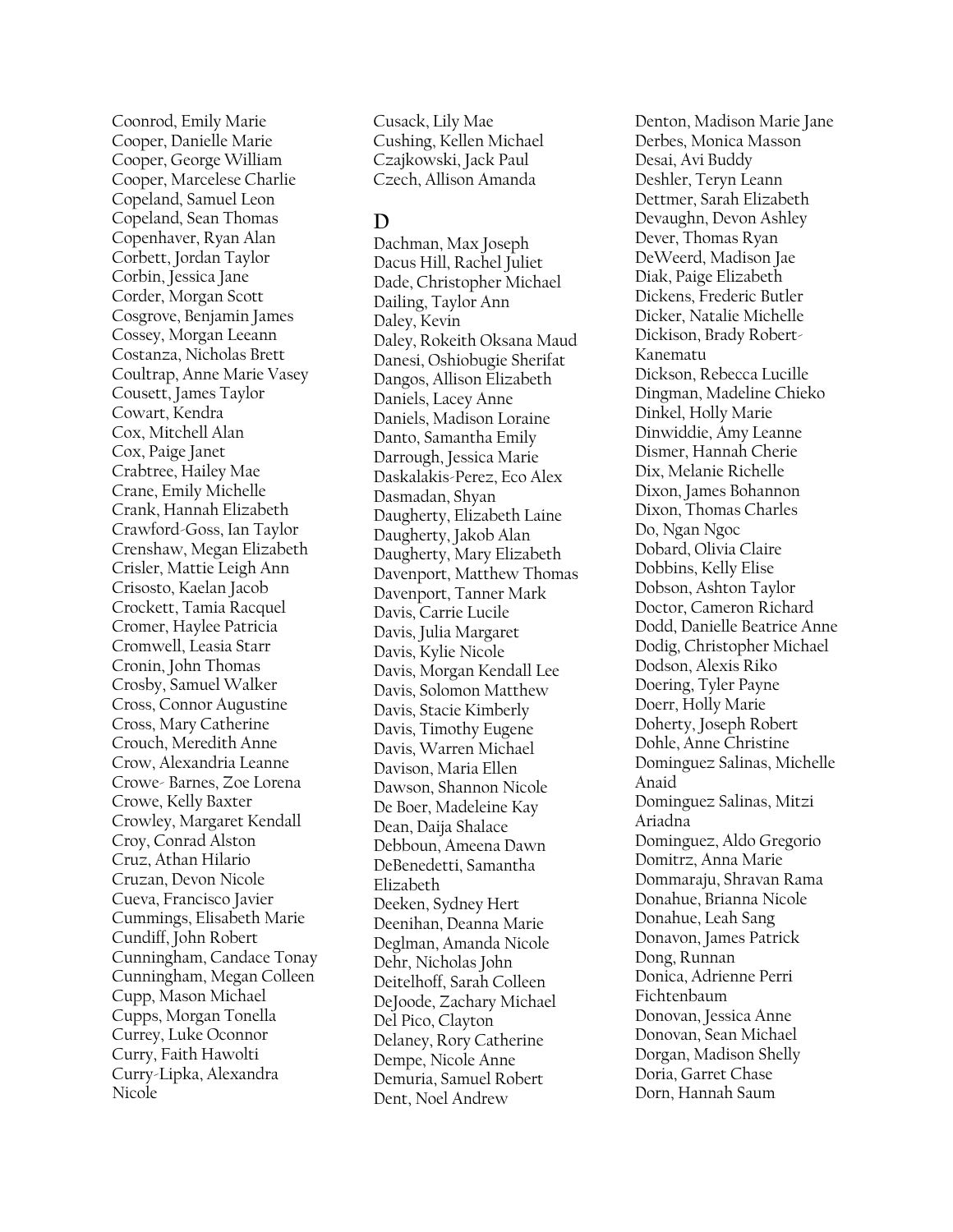Dorsey, Paul Philip Doss, Celine Michelle Dotzel, Michael Doubet, Jordyn Renee Doucette, Emily Michelle Dougan, Bridget Elizabeth Dougherty, Kelly Jill Dougherty, Max Hersh Dow, Claire Frances Doyle-Barker, Levi Tyler Driskell, Vernon Rashad Drury, Alex Daniel Dryer, Ross Michael Dubinski, Jonah Wells DuBois, Grant Richard Duckett, Loren Lee Dufek, Madeline Claire Duff, Cierra Marie Duffield, Jessica Anne Dullard, Connor John Dunajcik, Alicia Michelle Duncan, Jack Henry Duncan, Jessica Jean-Marie Duncan, Keith Michael Duncan, Quinn Thomas Dunn, Caroline Marie Dunn, Dustin Michael Dunn, Emily Ann Dunn, Taylor Andrew Dupree, Christine Anne Duris, Crystal Anne Duroche, Breanna Janae Dutton, Rachel Rae Lee Dvorchak, Drew Edward Dworek, Taylor Alexis Dwornik, Maciej Pawel Dwyer, Madison Rose Dye, Caroline Joan Dye, Paige Olivia Dyer, Laurie Kathryn Dykes, Kaitlyn Michelle Dysart, Lydia Louise

# **E**

Eagan, Luke Michael Earley, Ross Andrew Easter, Samantha Marie Easterling, Jazzmine Easton, Tyler Jared Ebenroth, Brianne Mary-Rhana

Eberhard, Tonya A Eckelkamp, John Bremer Edelstein, Natalie Ruth Edgar, Jessica Linne Edgington, James Edmiston, Amanda Nicole Edwards, Caroline Eileen Edwards, Courtney Brianna Edwards, Elane Ann Edwards, Katherine Rebecca Edwards, Lucas Bryan Edwards, Morgan Leigh Edwards, Natalie M Edwards, Samantha Erin Eggerman, Joseph Michael Eggert, Hannah Egley, Austin Wade Egwuonwu, Nnamdi Itseme Ehrhardt, Jenna Nikole Eifert, Madison Kathleen Eiken, Maribeth Ann Eisenberg, Erica Ruth Eldridge, Mary-Grace Anne Elhadi, Belquis Aminah Elkin, Derick Elle, Owen Paul Schaller Ellerman, Ashli Brook Ellermeier, Nathan Joseph Ellis, Sydney Elmore, Anna Blair Elrod, Emma Page Elver, Ashlie Ayten Ems, John Alexander Endacott, Emily Nichole Eneyo, Nsibisi Uja Engel, Connor Mathew Engel, Jayme Rae Engelbach, Brandon Casper Engelken, Jaimie Catherine Engelman, Hannah Noel Engen, Rachelle Gloriana Englund, Scott Henry Enriquez, Osvaldo Enubuzor, Catherine Chioma Epperson, Joseph Michael Erickson, Margaret Miller Erickson, Stephen Michael Erneste, William John Ernst, Dallas Richard Ertl, Thomas Riley Erwin, Lainie Danae

Eshelman, Amanda Nicole Eslick, Carley Marie Esposito, Brianna Rose Esser, Logan Kelly Esterle, Aaron David Esteve, Daniel Javier Estopare, Nicole Carroll Estrada, Cole Michael Eubank, Miranda Ray Evans, Ceilidh Lee Evans, Jamie Kristine Evans, Jeremy Austin Evans, John Michael Evans, Rachel Elizabeth Eveler, Austin Samuel Everett, Daytona Kelly Everson, Bridget Jean Ezell, Austin Connor

# **F**

Fafoglia, Lindsey Jane Fagan, Conor Martin Jude Fagan, Daryl Ann Fagan, Samantha Brennan Fahs, Brad Michael Fair, Jacob Charles Fallon, Courtney Alyssa Famuliner, Shannon Noel Fan, Yihui Fang, Xiaoyan Fang, Yuhang Farley, James William Farmer, Erin Tempe Farmer, Hayden Buchanan Farnan, Kyler Joseph Farr, Zoe Farrell, Chandler Emma Fatony, Corey Levon Fauble, Kadi Nicole Fay, John Ryan Feagan, Hannah Christine Fears, Nicholas Raymond Feigen, Madison Lorraine Feinberg, Daniel Joseph Feldges, Alec Timothy Feldner, Sara Olivia Felfeli, Shirin Feng, Ji Fenner, Caleb Reid Fennewald, Charles Lucas Ferguson, Sydney Rebecca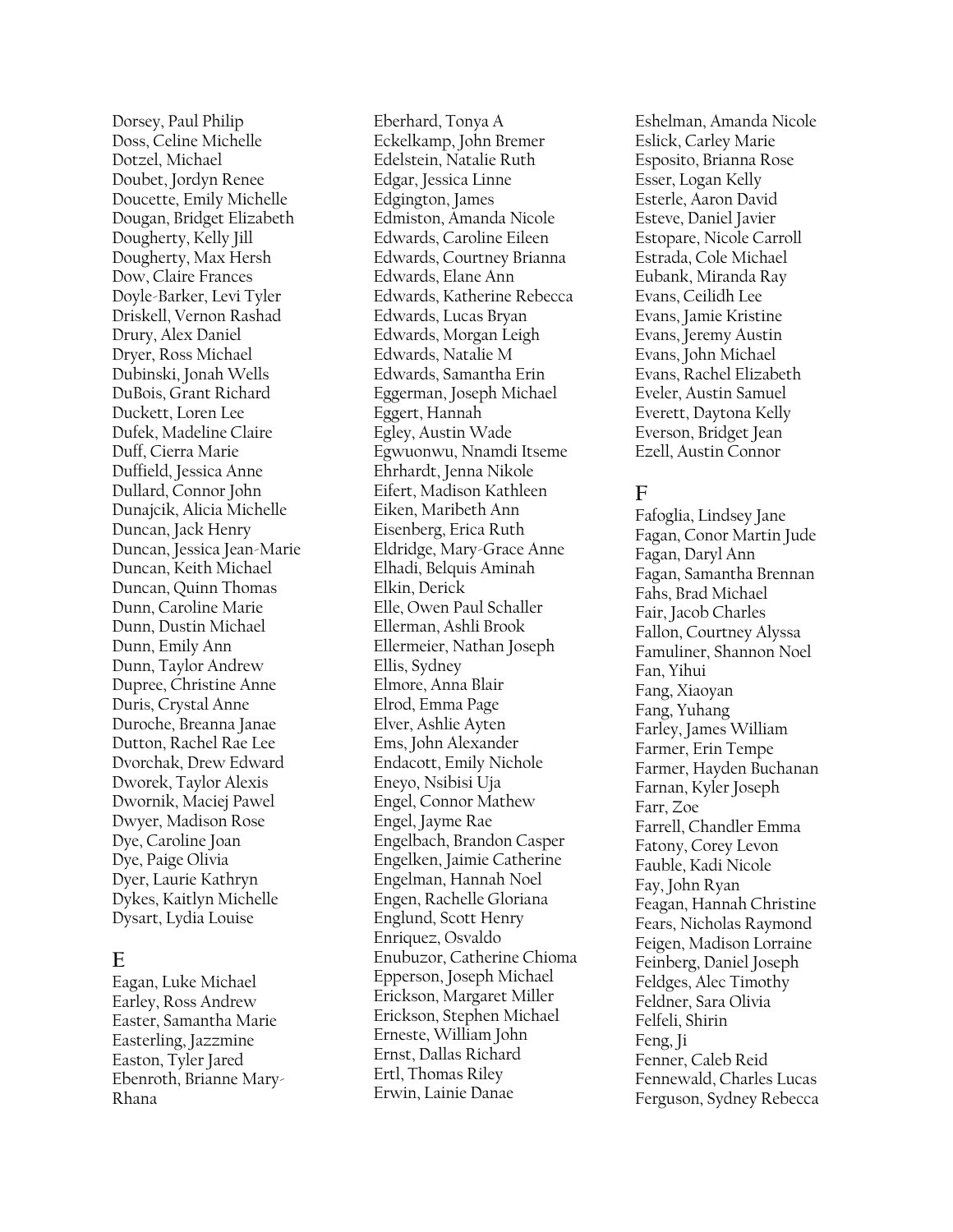Fernandez de la Torre, Javier Francisco Fernandez, Lorena Rachele Ferrando, Tixo Dayne Ferreri, Joseph James Ferry, Joseph David Festenstein, Jacob Joseph Feucht, Samantha Scout Fiacchino, Emilee Rose Ficken, Sean Wesley Fiedler, Chelsea Lauren Figueroa, Elena Victoria Filbert, Clara Ann Filer, Christopher Michael Findley, Daryn Duanee Findley, Joseph Roy Fine, Leah Stephanie Fine, Stuart Lyle Fink, Rebecca Erin Finnegan, Mitchell Joseph Finnegan, Samuel David Finney, Claire Elizabeth Fiola, Lindsay Paige Fiordelisi, Anna Maria Fischer, Mary Margaret Fish, Michael John Fisher, Abigail Lee Fisher, Alexa Nicole Fitzgerald, Austin Colter Fitzgerald, Elli Elizabeth Flanagin, Andrew Phillip Fleming, Zachary Paul Fletchall, Brianna Jade Fletcher, Micah Phillip Flood, Daniel James Florea, Kyra Mary Flores, Abigail Ellyn Flores, Matthew Donald Flores, Michaela Brielle Florido, Cassandra Grace Flowers, Kirsten McKenzie Flynn, Alexander John Flynn, Collin Patrick Fogliatti, Candace Marie Forget, Haleigh Kathleen Formhals, Nicole Jean Forte, Hunter Michael Fortuna, Luke Branson Fortune, Stephanie Maria Foster, Haley Diann Foster, Katherine Elizabeth

Foti, Tessa Drapcho Fox, Lindsay Sue Francka, Baylee Anna Franklin, Nicole Erin Franklin, Thomas Manders Fraser, Danielle Julia Fray, Leah Victoria Frazier, Keenya Sierra Frazier, Marcell Wayne Fredrick, Ryan Matthew Freeman, Nathaniel Gregory Freeman, Samantha Belle Freemon, Jasmine Danielle Freund, Katelyn Mae Freveletti, Sydney Elaine Frew, Caroline Lurline Frey, Kinzie Marie Fridman, Sigal Sophie Fritsche, Samantha Lynn Fronk, Braxton Cain Frost, Joshua Cameron Froude, Jay Fry, Laura Elizabeth Fryman, Morgan Alexia Fuchsman, Dillon Samuel Fulcher, Marie Colette Fuller, Emma Jane Funke, Nicholas Aaron Fyten, Nicole Alexandra

# **G**

Gadbois, Adam Wesley Gade, Kayla Marie Gaffney, Rachel Emily Gagstetter, Jordan Glen Gajagowni, Saivaroon Goud Galindo, Teresa Angelica Galvin, Alexander Charles Galvin, William Gamache, Curtis Vincent Gampper, Meghan Jane Ganjani, Darius Dashtipour Gannon, Ryan McDonough Gao, Qinyan Gao, Tiying Gao, Yuxuan Garabrandt, Daniel Eugene Garbs, Mason Michael Garcia, Alexander David Gardner, Jemika Gardner, Nicholas Arik

Garling, Cassidy Brooke Garrett, Amanda Elise Garrish, India Ann Garrity, Ethan Thomas Garrity, Katherine Lynn Gartland, Claire Lynn Garvey, Margaret Rose Garvy, Charles Vincent Gash, Hunter Ryan Gassel, Haley Joanne Gassen, Austin Michael Gatten, Lucas Daniel Gattuso, Kristin Nicole Gauch, Madeline Kay Gauthier, Austin Steven Geary, James Jackson Gebhardt, Isabella Moon Geed, Kierin Amanda Geegan, Kortney Elizabeth Geekie, Reed Eileen Gehlert, Kodi Elizabeth Gelvin, Emmanuel Joseph Gely, Yumiko Isabel Gender, Jamie Patricia Geng, Awal Nyang Genovese, David Michael Georganas, John Peter George, Jennifer Rose George, Thomas Guy Geosling, Kailee Renae Gereau, Graydon Buchanan Gerheart, Amber Lynn Gerling, Mary Olivia Gerstheimer, Tyler John Gheorghita, James William Ghidina, Ellen Collette Gholston, Autumn Diane Ghulam, Nidaa Fuad Gibbons, Alissa Marie Gibbs, Victoria Rose Giefer, Josie Ann Gienke, Ben Eric Gieseke, Steve Davis Giglio, Madison Rose Gigliotti, Gianna Maria Gilbert, Logan James Gilden, Michelle Adina Giles, Garrett T.H. Gill, Jonathan Jabez Gillespie, Blake Catherine Gillespie, Sarah Patricia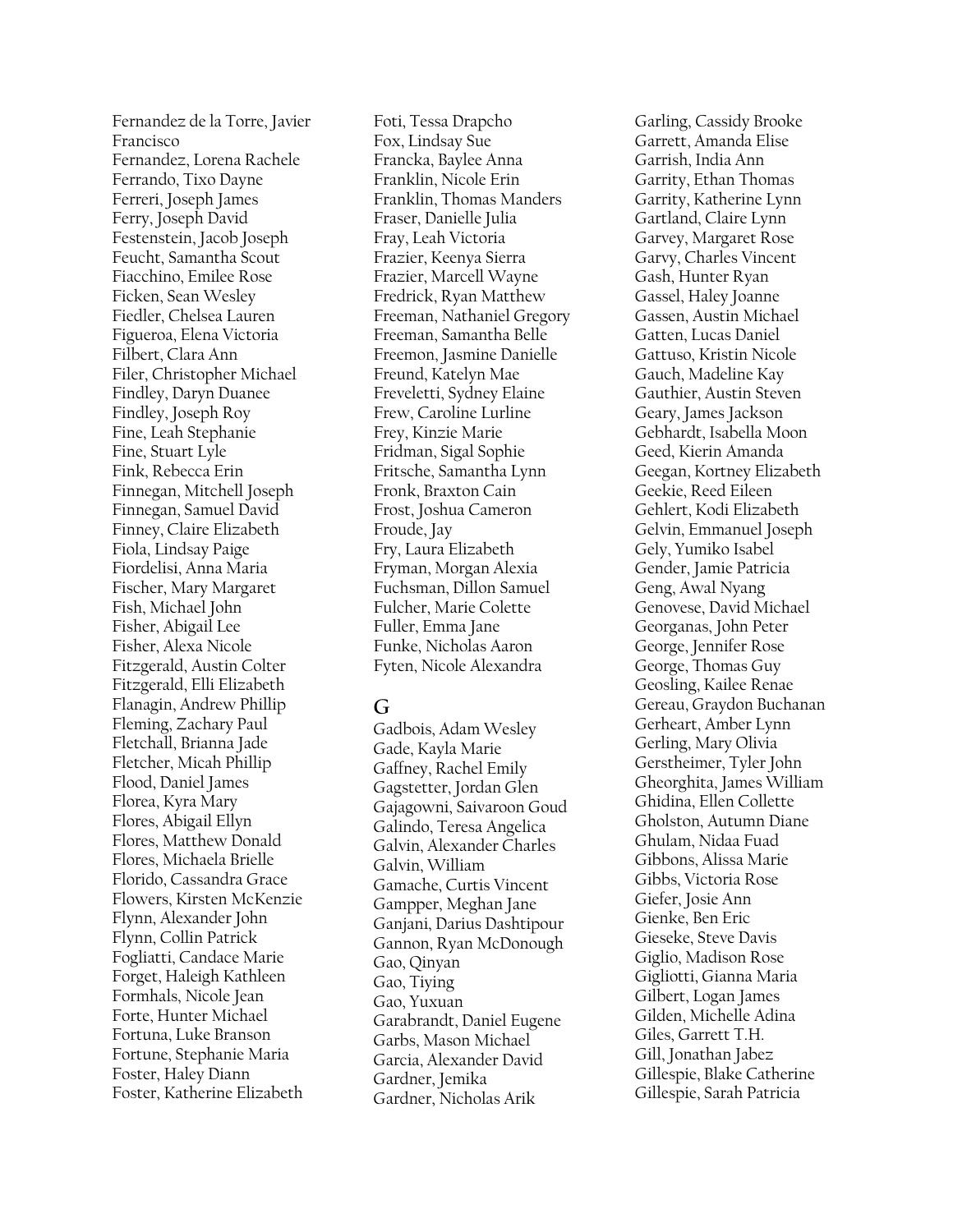Gilmer, Joshua Alan Gist, Grace Earlene Givens, Karissa Imani Gjata, Joseph Matthew Glasgow, Shannon Marie Glass, Austin Tyler Glass, Charles Elliot Glastetter, Emalyn Rose Glavan, Kara Bethany Glazer, Spencer Berent Gleason, Mary-Claire Elizabeth Gleeson, Jenna Rose Gloor, Lindsay Marie Gneuhs, Keelan Mackenzie Gnibus, Georgiana Rose Goans, Alexandra Nicole Godar, Melissa Elizabeth Goddard, Megan Elise Godding, Quinn Harris Godke, Sarah Taylor Goehrke, John D Goings, Forrest Taylor Goldacker, Courtney Nicole Goldsmith, Danny Patrick Gomez, Caroline Patricia Gomoll, Danyell Opal Gomon, Michael Wesley Gonzalez, Breanna Ruth Gonzalez, Joshua Michael Gooch, Sydney Alexis Good, Kevin Thomas Gooden, Kristin Goodman, Jamie Lillian Goodwin, Kathleen Oneil Gordon, Alexandra Nicole Gordon, Chalmers Davis Gorman, Blake William Gorombey, Joseph Michael Goth, Kayla Danielle Gottlieb, Jaime Arin Graetz, Taylor Nicole Graham, Lindsey Elizabeth Graham, Logan Douglas Grau, Saylor Elizabeth Graves, Eric Edward Graves, Maria Celeste Graves-Swinney, Everett John Gravlin, Melanie Christine Gray, Meghan Elizabeth

Graybill, Nicholas Adam Green, Ashley Nicole Green, Brooks Phillip Green, Jessica Devon Green, Paige Allison Green, Taylor Joanne Greenan, Kimberly Ann Greenblatt, Ethan Greene, Kelly Ann Greenheck, Brendan Donovan Greenway, Rebecca Lynn Greenway, Ryan Alexander Greenwell, Olivia Marie Greer, Sydney Lynn Gregory, Brittany Aliyah Gregory, Wyatt Thomas Greubel, Andrew Robert Grewal, Balpreet Grierson, Trenton Thomas Griggs, Savannah Brook Groeller, Thomas Robert Gronauer, Margo Kayser Gronhoff, Shelby Kay Gross, Justin Craig Grossman, Drew Benjamin Groves, Samuel Evan Groves, Shelby Grace Growney, Melissa Sue Gruender, Sheldon Lewis Gruenwald, Rachael Caroline Guan, Sijia Guardia, Kelly Marie Guberman, Lisa Nicole Gubina, Oleksandra Valeriyivna Guenther, Matthew Brian Guerrero, Kyra Raine Guerrieri, Matthew Howard Gueterman, Alexander Michael Guignon, Grace Elizabeth Gumper, Katherine Marie Gunnar, Emma Katherine Gunning, Sophia Rose Guo, Lishan Guthrie, Lisa Lynn Gutierrez, Jayla Marie

### **H**

Hacker, Kiley Diane

Hader, Samuel Lawrence Hagan, Jordan Ashley Hagan, Julie Michelle Hagen, Alison Taylor Hagmann, Jonathan George Hagnauer, Aimee Mackenzie Haider, Sheridan Nicole Halford, Michael Lawrence Halilovic, Samija Hall, Cassidy Joanna Hall, Julieann Loretta Hall, Kaitlin Morgan Hall, Kelsie Suzanne Hallam, Adam Christopher Hallman, Taylor Gray Halsell, David Andrew Hamadto, Adil Hambacker, Jonathan Bryce Hamilton, Caitlin Mary Hamilton, Matthew Ryan Hamilton, Riley Patrick Hammack, Kelsey Laurin Hampton, Erica Rose Hampton, Todd Steven Han, Hengli Han, Kyungwoo Hancock, Kathryn Elizabeth Handler, Allison Claire Handley, Kyle Paul Haney, Briana Rose Hanna, Megan Elizabeth Hannig, Olivia Marie Hannsz, Tyler Dale Hanrahan, Samantha Slama Hans, Theodore Wilhelm Hansen, Lauren Elizabeth Hanson, Katherine Mary Hanson, Maxwell Thomas Hardin, Clarreesa Jeanette Hardy, Emma Katherine Harmata, Diana Maria Harmening, Madeline Smyth Harmon, James Dalton Harms, Mason Leigh Harper, Keegan George Harrell, Riley Mahone Harrington, Taylor Michelle Harris, Adam Kyle Harris, Austin James Harris, Jessica Marie Harris, Kennedi Danielle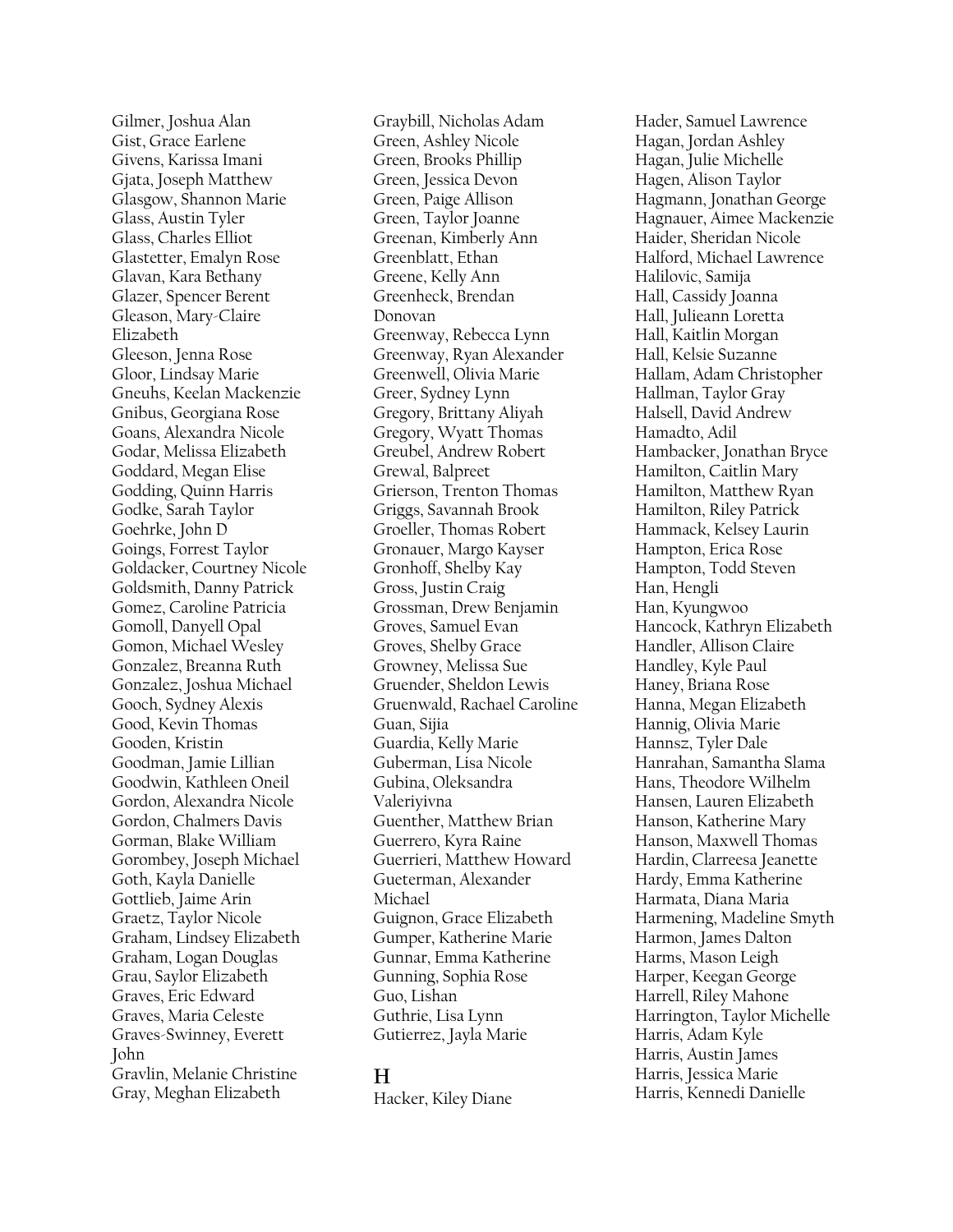Harris, Laura Jean Harris, Madison Grace Harris, Michael Anthony Harris, Spencer Harrison, Holly Rebecca Harrison, Logan Keeler Harrop, Anthony Carter Hartenbach, Grace Ellen Harting, Blake August Hartley, Alexander Liggett Hartmann, Jaimie Marie Hartnett, Kaitlyn Blair Hartrup, Briar Makay Hartschen, Austin Cole Hartwig, Jacob William Harvell, Austin Scott Hasler, Andrew Edward Hastings, Ashley Lynn Hatt, Shannon Elizabeth Hatzigeorgiou, Julia Christina Hawkins, Casey Jay Hawkins, Kaylie Nicole Hawkins, Tiffany Nicole Hay, Brenden Patrick Hayes, Allison Marie Hayes, Jereld Savon Hayes, Katherine Joyce Hayes, Sherman Eugene Haynes, Caroline Nicole Haynes, Chelsea Olivia Haynes, Jackson Brewster He, Mengzhu Head, Jayla Aurielle Healey, Robin Cheyenne Heath, Natalie N Heavner, Haley Lauren Heckner, Sierra Hedgecorth, Sidney Drue Hediger, Erin Elizabeth Heese, Brianna Heflin, Benjamin Lee Hegger, Alena Marie Heiman, Grace Anne Heischmidt, Brett Andrew Heizer, Karina Artemis Helm, Elizabeth Ann Hemmersmeier, Kristen Lynn Hendel, Marisa Ann Henderson, Lindsay Sue Henderson, Luke Wayne

Henderson, Sarae Henderson, Taylor Whitney Hendrickson, Benton Joseph Heney, Thomas John Henleben, Claire Eaton Henley, Victoria Marie-Louise Hennessey, William Thomas Henry, Laura Jean Henry, Mary Ellen Field Henry, Nate Austin Hensley, Chelsea Annette Hensley, Elizabeth Carol Henson, Audrey Lynn Henuber, Edward Cannon Henzler, Alyssa Noel Herigon, Brooke Lauren Herr, Shelby Eileen Herrington, Ashlyn Christine Herrington, Katherine Forest Herrmann, Heather Joy Herron, Dennis David Herron, Veronica Marie Hershberger, David Lee Hessler, Tyler Michael Heuer, Holly Christine Heutel, Carolyn Vance Hickcox, Kelly Bryan Hickman, Briana Michelle Hicks, Candace Higginbotham, Alexander Kent Hignett, Rachel Louise Hilbert, Hailey Jo Hill, Aja Renee Hill, Darryl Andrew Hill, Drew William Hill, Keeleyshaye Grace Hill, Kiersten Hill, Kristen Simone Hill, Regan Theodore Hill, Taylor McAdams Hilleren, Mary Elise Hills, Connor Levi Hilotin, Elyse Marie Hindman, Nikki Aleea Hinner, Garrett Walter Hinojosa, Rodrigo Hinson, Sarah Nichole Hinze, Ellen Dohen Hirsch, Madeline Ruth

Hisey Pierson, Taylor Hobbs, Katherine Tatum Hobeck, Andrew Tyler Hodges, Alexa Diluches Hodgson, Andrew James Hodnefield, Scott Anthony Hoekzema, Hannah Ruth Hoelscher, Dallas Wayne Hoerchler, Erin Marie Hoffman, Jeanna Eileen Hoffman, Nathan Carter Hoffman, Samantha Kaye Hoffner, Naomi Aya Holden, Chanel Nicole Holliday, Greyson Lee Holloman, Rachel Anne Holmes, Levi Brennan Holstein, Martha Rose Holt, Ian Thomas Holt, Jensen Nicole Honore, Justin Leblanc Hopkins, Andrew Scott Hopkins, Madyson Reid Hopkins, Melissa Nicole Hopkins, Sydney Jayne Horn, Molly Patricia Horn, Samuel Anderson Hornecker, Lindsay Jean Horton, Chelsea Anne Horton, Kennedy Christine Horvat, Haley Christine Hoskins, Mackenzie Anne Hough, Austin Raymond Hover, Emily Dawn Howald, Emily Catherine Howard, Erica Lynn Howard, Leslie Jayne Howard, Mackenzie Faye Howard, Madison Blair Howard, Sean Austin Howard, Shannon Renae Howe, Candice Skyler Howell, Sade Ruth Hu, Ying Huang, Yanran Huang, Zhen Huck, Molly Grace Huether, Megan Elise Huffman, Christiana Gwen Huffman, Olivia Connor Hughes, Allison Marie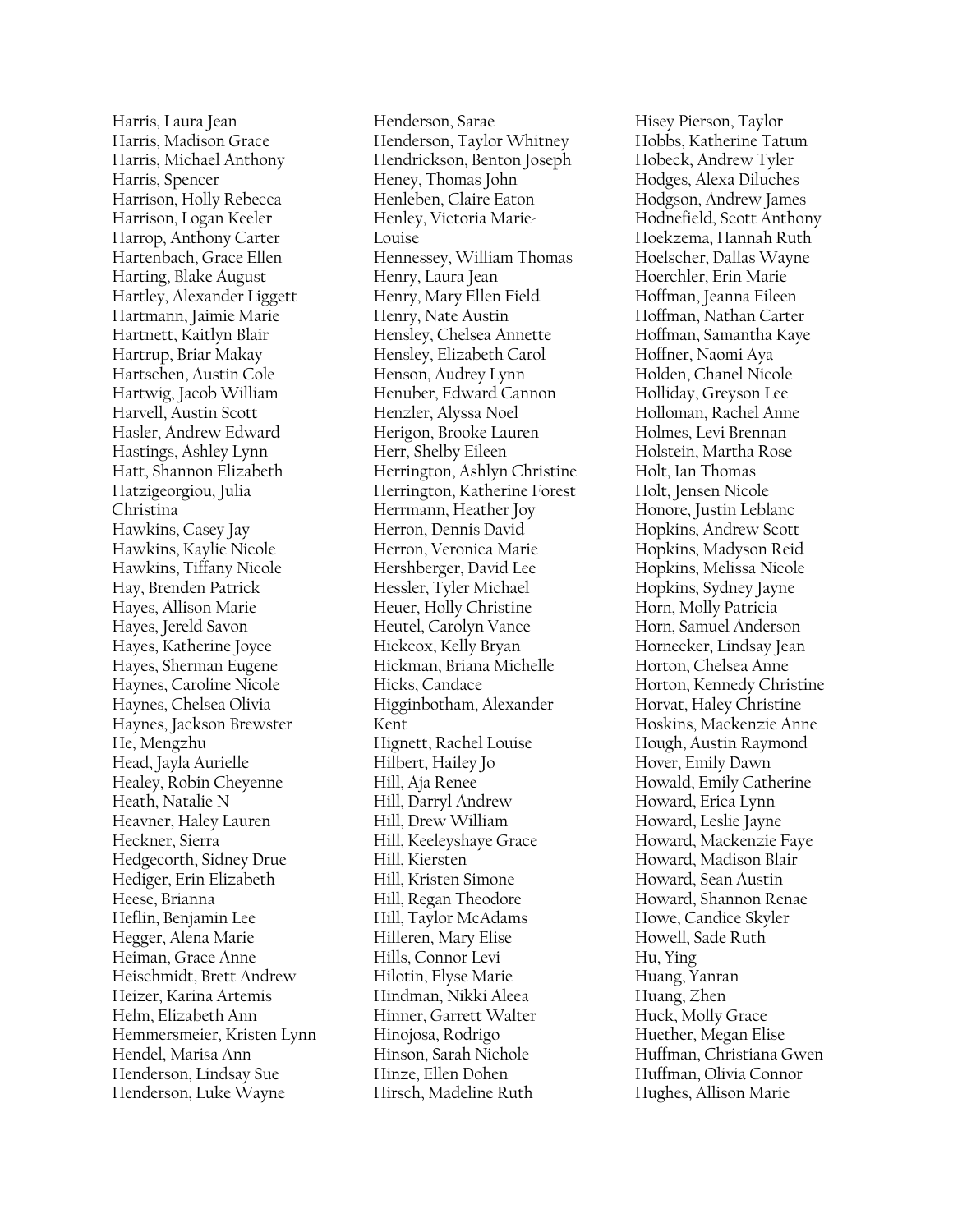Hughes, Brandon Allen Hughes, Kara Michelle Huguelet, David Austin Hull, Garrett Timothy Hull, Kelly Nicole Hulver, Andrea Leigh Hummel, Carlene Ann Hummel, Madison Carole Rose Hund, Jonathan David Hunkins, Jessie Louise Hunt, Audrey Lee Hunt, Evan Michael Hunt, Maureen Clare Hunt, Sara Elizabeth Hunt, Taylor Glen Hunzeker, Zachary Erin Hurng, I-Chun Hurt, Catherine Makalea Hurt, Lauren Nicole Hurwitz, Kelsey Nicole Rhein Huse, Payton Lavery Huston, Taylor Denise Hutchinson, Andrew Elliott Hutchison, Natalie Esper Hutson, Cortney Katrina Hutton, Alexander William Hutzell, Melissa Marie Huynh, Duc Ngoc Hwang, Mack Chang Ming

#### I

Ibrahim, Khadijah Ajoke Idris, Putri Sazanka Iglehart, Llynsie Diamond Ihnat, Katherine Susan Ikoro, Blessing Ilis, Shammai Melissa Illers, Ethan Lynn Ilori, Jonathan Olaoluwa Imler, Henry Thomas Ingberg, Brian Thomas Inglis, Kelsey Alexis Ingram, Ryan Michael Inslee, Madeline Rose Iseman, Paul Travis Island, Stephen Conner Ismail, Wan Nur Khairunnisa Ivy, Austin Smith

# **J**

Jackson, Christine Kay Jackson, Jarod Scott Jackson, Kathleen Brianna Jackson, Maya Julia Jacobs, Claire Louise Jacobsen, Anthony Kenneth Jacobsen, Kate Marie Jacolin, Aurore Jafari, Christianne Lauren Jahansouz, Arian Jaimes, Karina Jain-Washburn, Ethan William Jajou, Merna Samir James, Ashlynne Elizabeth James, Dillon Wesley James, Emily Lauren James, Rio Victoria Jankowski, Alexandra Marie Janowiak, Philip Michael Jaouni, Samer Jedding, Thomas Christopher Jefferson, Ariana Janai Jelinek, Rachel Elizabeth Jenkins, Gregory Jacob Jenkins, Morgan Liane Jennings, Daniel John Jennings, Samuel Lee Jensen, Abigail Elisabeth Jermain, Zachary Phillip Jerominski, Chelsea Michelle Jezewak, Clayton Paul Jia, Hanyue Jia, Ru Jiao, Chengyu Jin, Da Jin, Danqi Joggerst, Sarah Kate Johanson, Gunnar Tate Johns, Aaryn Elaine Johnson, Alexzandria Nicole Johnson, Allison Elli Johnson, Brett Lee Johnson, Catherine Bell Johnson, Chad Michaael Johnson, Emily Lauren Johnson, Jalyn Regina Johnson, Jasmine Yvonne Johnson, Jessica Blair

Johnson, Katherine Ann Johnson, Kayla Elaine Johnson, Keaton Isaac Johnson, Kyndra Lynette Johnson, Lauren Hequembourg Johnson, Laurence Brendan Johnson, Lynsey Johnson, Robbye Kaye Johnson, Samuel Lee Johnson, Taylor Addison Johnson, Zachary Christopher Johnston, Hannah Estelle Jolley, Sarah Marguerite Jonak, Cory Joseph Jones, Abigail Leigh Jones, Erica Loyce Jones, Erielle Jones, Erika Michele Jones, Jacob Eugene Jones, Jared William Tyler Jones, Joshua Allen Jones, Jovani Darius Jones, Laura Kathryn Jones, Mackenzie Amanda Jones, Marissa Kaye Jones, Ryan Michael Jones, Shayna Leigh Jones, Shelby Jean Jones, Shoneia Nicole Jones-Fielder, Mikala Maelee Jordan, Nick Andrew Joseph, Justin Tyler Joshi, Kirtan Vinodprasad Journey, Jessica Lauren Journey, Mariah Lynn Joyce, Alexa Rhea Judd, Sarah Anne Judickas, Jacquelyn Marie Jung, Melissa Ann Juranek, Evan Michael Jussila, Rachel Erin Juszczyk, Christopher James

# **K**

Kadosh, Matan Kaempfe, Madison Sue Kagan, Nicole Elizabeth Kainth, Jagjot Singh Kaiser, Jennifer Ann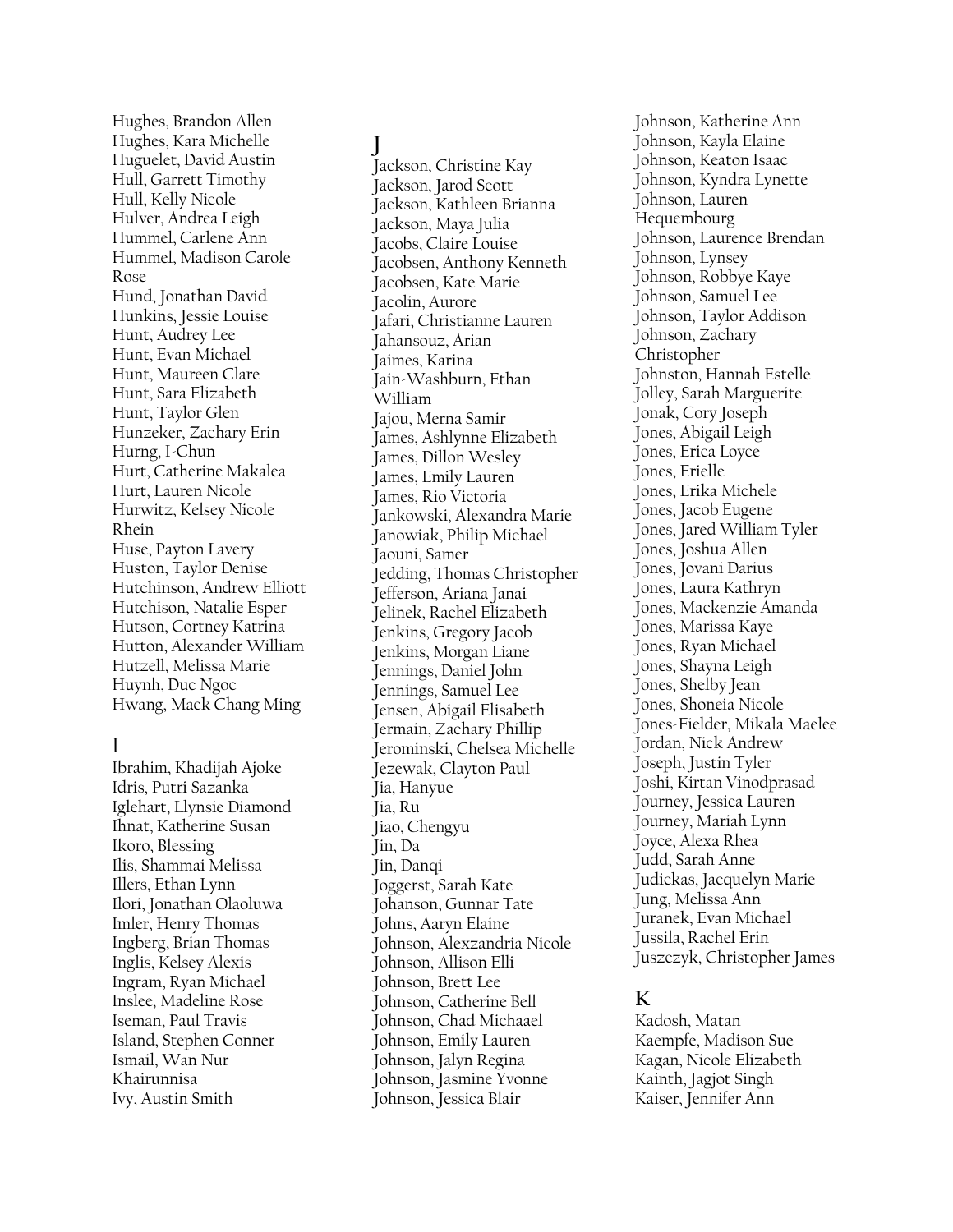Kaiser, Tyler Randy Kaltenbach, Margaret Mary Kamler, Abra Kiel Kamler, Lauryn Rachel Rebecca Kammerich, Mark Andrew Kamp, Killian Gene Kane, Megan Margaret Kang, Hyoeun Kapp, Kaitlyn Marie Kappelmann, Lydia Jean Karpowicz, Amy Nicole Karpowicz, Kristen Michelle Karthan, Katrina Ann Kasten, Laurel Elizabeth Kaster, Miranda Cecilia Katti, Sumidha Kattesh Kauffman, Hannah Noel Kaufman, Jared Howard Kaveler, Devin Paul Kearly, Kendyl Helene Keebler, Samantha C Keesey, Nicholas Joseph Keeter, Maxwell Preston Kehrer, Abigail Lynn Kell, Zoe Angeline Keller, Amy Patricia Keller, Megan Marie Kelley, Montana Daya Kelly, Christine Kelly, Lily Grace Kelsey, Dana Alexandra Kempen, Mollie Kathryn Kendall, Auxana Isabella Kenepaske, Logan R Kennard, Caroline Kearny Gamble Kennedy, Colleen Renee Kennedy, Robert Trey Kenney, William Marshall Kessler, Reid Penfield Key, Emily Claire Keyes, Kennedi L Khan, Afsah Iqbal Khatri, Monica Khengar, Payal N Khreis, Noor Iyad Kidd, Kathryn Rae Kieffer, Kara Danielle Kiehl, Paige Elizabeth Kielty, Abigail Sierra

Kiew, Cassie Kilgas, Zach Lorenzo Killmade, Teresa Elizabeth Kim, Hye Jun Kim, Nayeon Kimball, Alexander Dean Kinder, Logan Ray Kinder, Rachel Marie King, Allison Chase King, Brenton Miles King, Courtney Alyssa King, Kaitlin Suzanne Kinnerup, Taylor Anne Kirkham, Andrew D Kirkpatrick, Chaley Anne Kjar, Courtney Elizabeth Klaas, Meghan Elizabeth Kleeman, Edward William Kleiboeker, Hanna Leigh Klein, Kelsey Ann Klein, Madeline Marie Kleinman, Mackenzie Brooke Klemp, Kara Christine Klenda, Coalten Forrest Klimt, Taylor Ann Klinckhardt, Abby Elizabeth Kling, Tyler Price Klinghammer, Samantha Jane Klinkhammer, Andrew Cy Kloess, Carley Jordan Klump, Cassidy Eileen Knaup, Andrea Renea Knight, Victoria Renee Knipp, Clare Marie Knoche, Tre Michael Knopf, Hope Gabrielle Knoth, Nicholas Kenneth Knott, Morgan Elizabeth Knuckles, Abigail Renee Knudsen, Alex Ansgar Knudsen, Maxwell Lewis Kobe, Kimberly Elizabeth Koch, Chance Koch, Kristen Nicholle Koehr, Colleen Marie Koenig, Adam Matthew Koenig, Edward J.C. Koerner, Danielle Joy Koester, Austin J Koester, James Arthur Koester, Samantha Mary

Koesterer, Ryan Scott Kohl, Lauren Marie Kollasch, Alexis Marie Koller, Gretchen Margaret Koller, Jared Austin Kollmeier, Kylie Suzanne Kolodziej, Emma Nicole Kongboon, Kanokporn Kooner, Simranjot Kaur Koopmann, Austin Andrew Kopley, Samantha Joyce Kosse, Karl Nikolas Kothapalli, Satya Sravani Koutelas, Reed William Kowalewski, Aleksy P Kowalski, Cecelia Rae Krabbe, Collin James Krager, Clayton Robert Kramer, Haley Nicole Kramer, Jacob Sidney Kramer, Skyler Todd Kranz, Daniel Lloyd Kraus, Sean G Krause, Anna Ellisabeth Krause, Christopher Andrew Krause, Kennedy Catherine Kreter, Jessica Nicole Krewson, Amanda Nicole Krieg, Matthew Bradley Krishnan, Aishwarya B Kroner, Sean Michael Kropidoski, Alexa Rae Krueger, Garrett Patrick Krueger, Hailey Nicole Krueger, Ritter Makenzie Krus, Alexandra Nichole Kruse, Jessee Danielle Kruser, Keaton Dean Krutzsch, Jacob Althauser Kuester, Olivia Belle Kumpula, Sarah Elizabeth Kunde, Alexis Catherine Kuntz, Brianna Marie Kurtz, Rachel Ann Kuzava, Isabella Marie Kwon, Young Laura

### $\mathbf{L}$

La Torre Quiroga, Lucia LaBarbera, Michaela Noel Labonte, Alyssa Kimberly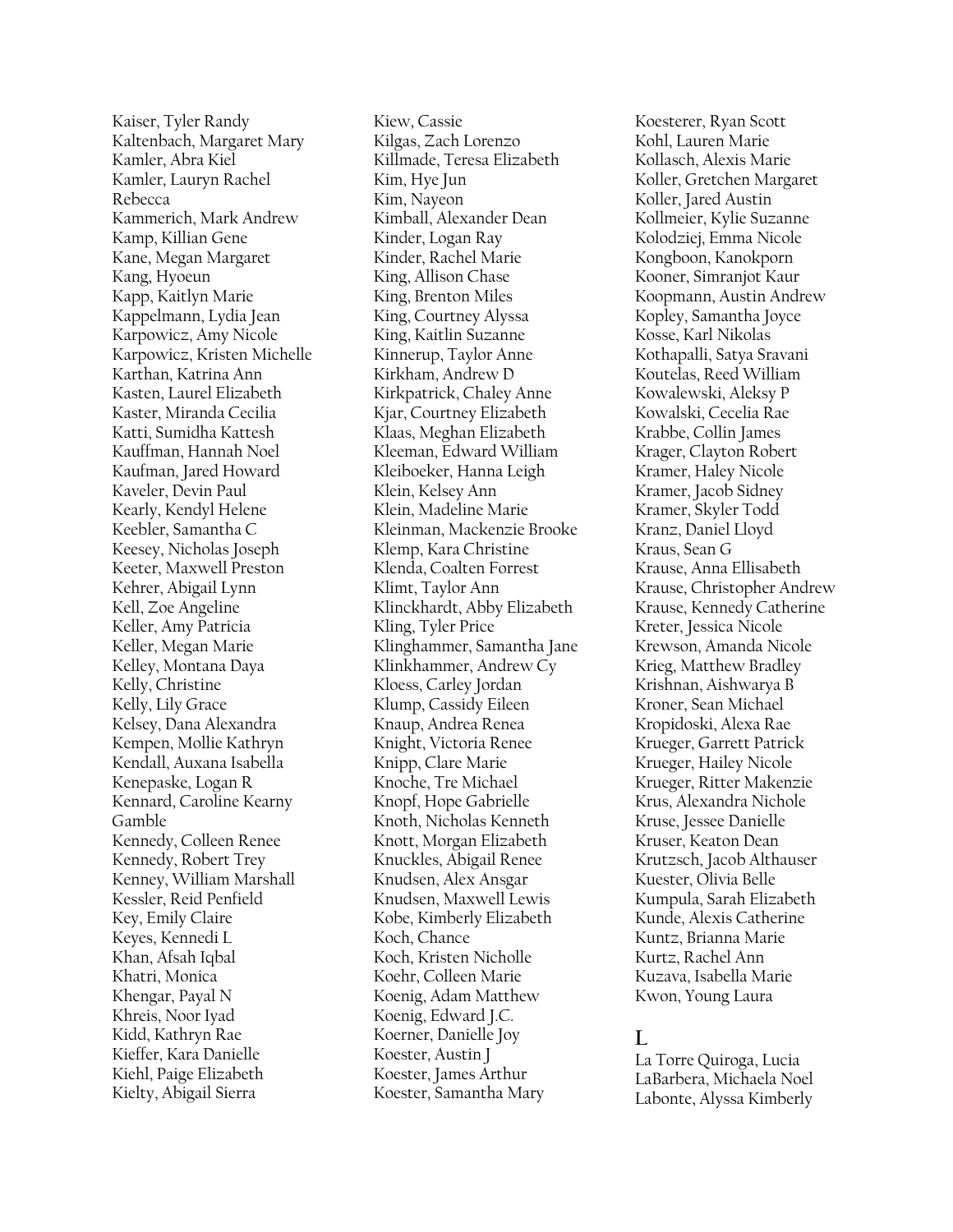Ladd, Ryan Thomas Ladone, Kaitlyn Anne Laemmler, Nadine Marion Lager, Emily Elizabeth Lahm, Brendan Michael Lahucik, Kyle Austin Lakers, Kelaney Rae Lally, John Edward Lambur, Dylan Paul Lammering, Katherine Elizabeth Lancey, Stephen Robert Lanctot, Jessica Nicole Landers-Morris, Tristan Nikole Landgraf, Jason Alan Landmann, Katherine Anne Lane, Katherine Clare Lane-Watson, Jomerra Grace Lang, Kyle Nelson Lang, Tara Elizabeth Langendoerfer, Stephanie Anais Langland, Brittani Kay Langley, Cinnamon Lee Langrehr, Jessica Caroline Lanham, Samantha Michelle Lantz, Madison Elizabeth Lapadatescu, Martian Cezar Laphim, Parichat Lapoint, Sophia Raye Lappe, Brooke Lea Largent, Taylor Carroll Larsen, Paige Barclay Larson, Michaelah Suzanne Lasater, Chance Ray Lashway, Brittany Elizabeth Lattimer, Aylecia Susanne Laubach, Nicholas Ryan Laughlin, Connor Michael Laughlin, Katie Nicole Lavery, Collin Patrick Lawler, Mitchell David Lawrence, Cayleb Lawrence, Maddox Abraham Lawrence, Olivia Renea Lawson, Delaney Renee Lawson, John Francis Lawson, William Cole Layton, Alexander Frederick Layton, Allie Danielle

Layton, Allyson Yvonne Layton, Maria Claire Lazar, Morgan Elizabeth Le, Tiffany Q Leach, Kayla Chanel Leahy, Lauren Elizabeth Leath, Jaydon Larmarn Leaver, Jenna Michelle Lebsack, Connor Patrick Lee, Caleb Issac Lee, Deanna Lee, Felesha Gayle Lee, Jeremy Robert Lee, Madison Page Lee, Thomas Jeffery Lee, Thomas Joseph Leeper, Kathryn Elizabeth Lehane, Breanna Justine Lei, Siyu Leituala, Sarah Taiaopo Lemanowicz, Matthew David Lemke, Drew David Lencioni, Michelle Marie Lenski, Casey Jordan Lenz, Michaela Marie Leo, Luc Land Leonard, MacKenzie Sian Leone, Madison Marie Leopold, Cameron Martin Leopold, Haley Martin Lepage, Emma Christine Lepp, Monica Clare Less, Joshua Ray Lett, Grace Christine Leuther, Grace Etta Leventhal, Amanda Beth Levi, Ryan Benjamin Lewis, Alec Richard Lewis, Jacob Alexander Leyva, Ryan Cochran Li, Haoyang Li, Lefei Li, Xiang Liang, James Guan Liaromatis, Andrew James Liberman, Natalie Kate Liberty, Devon Gilbert Liebman, Jordan Spencer Liew, Richard Lik Jie Liles, Ashley Faye

Lilliedahl, Linus Richard Lima- Xenakis, Alana Luisa Lin, Xiangyu Lindner, Breanna Nicole Lindquist, Michael Stanley Lindsay, Michael James Lindsay, Trevor Ray Linenbroker, Matthew Thomas Lininger, Jeffrey Lewis Linsky, Ethan Andre Vanpee Liou, Connie Lipasek, Ashley Lynne Lippert, Whitney Sue Liscio, Henry Warthen Little, Colin Shane Obrien Little, Katherine Jane Litwin, Daniel Jose Litzler, Peter Mize Liu, Nankun Liu, Tong Liu, Xi Liu, Zhenyan Llanes, Chase Lockard, Paige Shelby Lockett, McKenzie Lee Lockette, Jessica Michele Lodhi, Humera Sultana Logal, Courtney Nicole Logan, Amanda Rae Loganbill, Callie Dee Loggins, Mallory Banks Loher, Katharine Elizabeth Lohsandt, Dalton James Lombardo, Lauren Kaleigh Lonergan, Charles Wayne Long, Christine Marie Long, Destini Nicole Loo, Wei Kheng Lopez, Hannah N Lopez, Lacey Renee Lopez, Sandra Carolina LoPresti, Breanne Nicole Lorenzo, Mary Margaret Lory, Asa Lou, Jie Lourenco, Regan Kathleen Loveless, Kayla Micah Lovewell, Molly Christine Lowery, Cady Jo Lowrey, Katherine Ann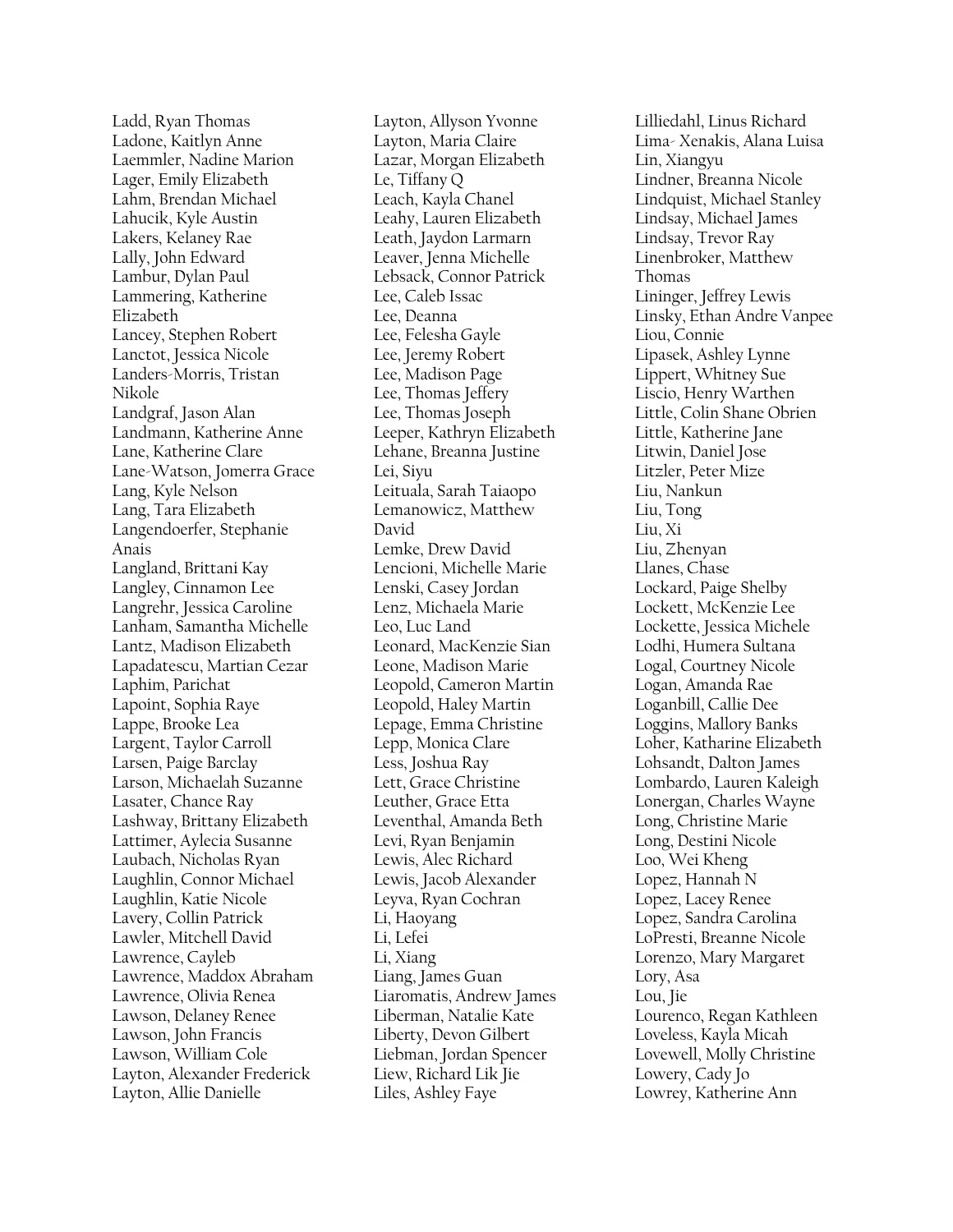Lozano, Chloe Alexandra Lucas, Abigail Marie Lucas, John Kenneth Lucchesi, Lydia Rose Ludwig, John Ryland Luedke, Brooke Janine Luetkemeyer, Taylor Leigh Lunders, Katelyn Elizabeth Luo, Wei Lupori, Madeline Catherine Lushbough, Bryan Connor Lutz, Gerald William Luzynski, Alexis Lucille LyerLa, Shannon Lane Lympus, Cole Albert Lynch, Calvin Lloyd Lynch, Jackson Rayce Lyons, Emily Louise Lyu, Xiaohan Lyu, Zhongyang

#### **M**

Maberry, Chloe Alexis Macbain, Madison Leigh Machado Santos, Beatriz Mack, Jordan Andrew Mack, Noelle Elizabeth Mackay, Mercedes Alexandra Mackay, Sommer Marie Mackey, Chelsea Denise MacKey, Glory Clarese Mader, Heidi Louise Madison, Nicholas Bradley James Madsen, Emmie Jane Mael, Sean Timothy Mael, Shelby Alysse Irene Magid, Morgan Cosette Magnotta, Ashley Anne Magnusen, Molly Jane Mahmood, Abuzar Mahoney, Catherine Kelly Makowski, Marek Lech Malcolm, Leslianne Marie Malek, Stephen Christopher Mallory, Marcus Allen Mallory, Paige R Maloney, Grant P Maltbie, Heather Rose Mandel, Maxim Davis

Mandis, Alexandria Katherine Manhart, Megan Frances Manier, Jacob Benjamin Mann, Evelyn Clare Mann, Justin A. Mann, Morgan Elyse Mann, Shelby Elisabeth Manning, Jennifer Andrea Mannino, Philip Joseph Manor, Tykeemi Treon Mantzios, Sophia Larissa Marble, Ryan Colburn Marine, Ross Martin Marion, Ann Julie Markovitz, Vincent David Markowitz, Michael Hall Marlar, Rachael Lauren Marquardt, Ryan Jacob Marr, Alexander Robert Marra, Kaitlin Christine Mars, Melissa Nicole Marsh, Brendan Patrick Marshall Dungey, Michaela Brianne Marshall, Audrey Taylor Marshall, Brittney Leigh Marston, Alanna Kathleen Martinek, Eloise Alexandra Martinez, Gabriela Mercedes Martinez, Lauren Ashley Martodam, Madeline Quinn Marx, Alex James Maryan, Kyle Anthony Marzette, Katelyn Noelle Massey, Kaitlyn Mary Matarese, Kathleen Louise Mathein, Kevin Patrick Matheny, Megan Mae Matheny, Natalie Erin Mather, Samantha Sterling Mathews, Jonathan Morgan Matson, Conor Richard John Matsumura, Masanori Justin Matthews, Emma McKenzie Matthews, Hannah Marie Matthews, Janie Bennett Mattingly, Jordan Lynn Matuscak, Scott Thomas Maurer, Thomas Clark Maus, Clayton James

May, Nathan James Maydwell, Rhonda Sue Mayfield, Erin Danae Mays-Lenoir, Keann Tiffany McBeth, Kelsey Jane-Marie McBride, Molly Mae McCall, Alison Haley McCall, Mathew John McCann, Hunter Ann McCarthy, Brianna Marie McCarthy, Jack McCarty, Riley Marie McCaskill, Tateanna Lonya McCay, Samantha Nicole McClain, Teah Jarease McClelland, Alexander Joseph McClendon, Deja McClure, Richard Wayne McConnell, Madeline Leigh McCouch, Jade Bao Song McCoy, Miles Christian McCoy, Nicholas Louis McCoy, Severin Lydell McCullough, Samuel Curtis McCune, Shannon Kennedy McDaniel, Kendall Elizabeth McDonald, Alexandria Lea McDonough, Amanda Helen McDonough, James Quinn McDougall, Brady Andrew McDowell, Kayla Denise McDowell, Kayla Gretchen McElfresh, Mitchell James McEwen, Joshua Arthur McFarland, Audra Louise McFerren, Bridget Shirley McGee, Noah Aslan McGonagle, Sinead Marie McGowan, Cashe Llanick McGrath, Ryan Elizabeth McGraw, Rosemary Elaine McHugh, Emily Anne McIntosh, Julia Katherine McKay, Meagan Richelle McKee, Samantha Ruth McKenzie, Samuel Patrick McKeown, Matthew Michael McKernan, Madeline Nicole McKinney, Andrew Robert McKnight, Janay Angelique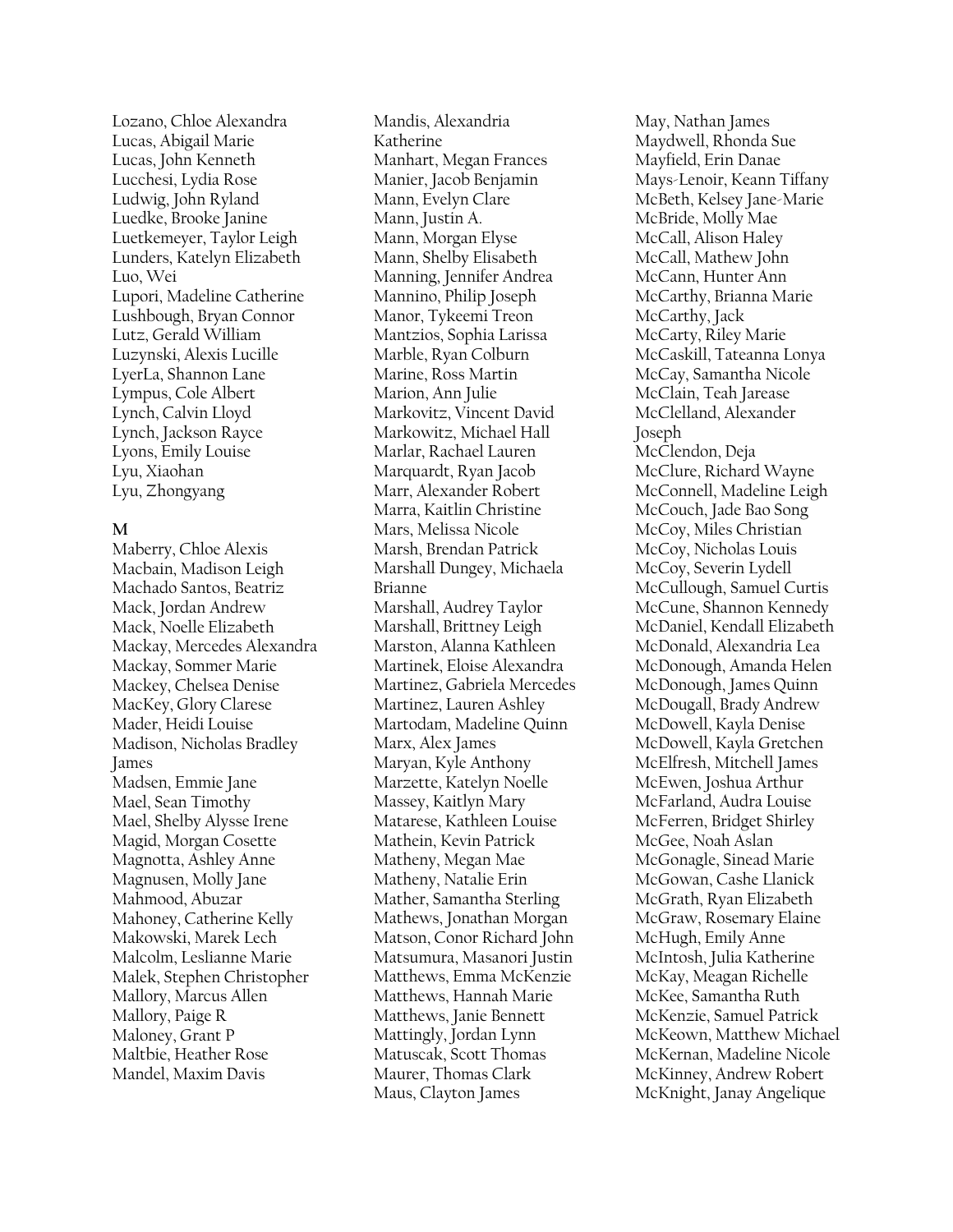McKown, Elizabeth Wood McLachlan, Ryan Patrick McLain, Autumn Frances Mcmahon, Justin T McMorris, Nicole Ann McMurry, Anna Aislinn McNair, Nicole Rebecca McNair, Samuel Douglas McNamee, Britta Ann McOlash, Morgan Jean McPherson, Amber Renee McRae, Trent Alexander McRaith, Kirstin Hall McSheehy IV, Theobald Coleman McWard, Joseph Charles Mehle, Molly Antrim Mehta, Shivan R Meidl, Katherine Alexandra Meier, Travis Christian Meinzenbach, Caroline Louise Meisner, Kelly Dawn Meister, Jake Benjamin Melton, Josie Haliday Melvin, Raina Dawn Mencher, Aaron Meng, Xianqi Menich, Christopher James Mercer, Hayley Jane Merciel, Shannon Margaret Mercurio, Nathan Thomas Mergel, Madilyn Patricia Messimore, Nataleigh Michelle Mestres, Katherine Amanda Metcalf, Haley Renee Metter, Jessica Cassidy Metzger, Samantha Joesphine Meyer II, Charles Richard Meyer, Danielle Fontaine Meyer, Haley Jean Elizabeth Meyer, Nicole Marie Meyer, Rebecca Claire Miazza, Rachel Marie Michaels, Margaret Mary Middaugh, Jeremy Scott Miers, Brady Oneal Mikel, Erin Elaine Mikus, Olivia Nichole

Milani, Ryan Michael Miles, Tessa Marie Milke, Benjamin Allen Miller, Alexandra Nicole Miller, Coleman L Miller, Daniel Thomas Miller, Josephine Elizabeth Miller, Katharine Anne Miller, Natalie Laurel Miller, Natalie Nicole Miller, Robert Skyler Mills, Dawson Lane Mink, Bryan Jay Mink, Jennifer Leigh Mitacek, Mark Robert Mitan, Alecia Justine Mitchell, Briana Leigh Mitchell, Dejia Breannah Mitchell, Tate Gloster Mitchem, Max Kurata Mixon, Marcus Kimble Mobley, Nichole Lynn Modglin, Ellen Elizabeth Moedritzer, Michael Joseph Moffett, Alexis Courtney Moghadam, Chantelle Parisa Mohd Fozi, Afiah Mohling, Izaak Xavier Moisson, Francesca Ellis Mollman, Megan Marie Moloney, Kathleen Ann Monaghan, Nicolas Angelo Monahan, Michael Edward Monaldi, Gina Louise Anderson Monchamp, Benjamin Matthew Mongeon, Mikaela Ann Mongold, Samantha Aubrey Monos, Matthew Socrates Monosov, Naomi Sonya Monroe, Joseph Riley Montero, Alexandria Montgomery, Deja Jare Montgomery, Mary Elizabeth Montgomery, Tiera Lasha Moore, Alexandra Margaret Moore, Justin Michael Moore, Kennedy Alexis Moore, Lidia Francis Moore, Nicole Ann

Moore, Steven William Moore, Zahria Imani Moorman, Maleah Grace Moreland, Zachary Ryan Morgan, Benjamin Michael Morgan, Rachel Lynn Moritz, William Redington Morris, Brett Adrian Morris, Haven Marie Morris, Kelly Elizabeth Morrisroe, John Michael Morrow, Sean Michael Morse, Allyssa Ann Morsovillo, Ricky Alec Mortelli, Lorenzo Giuseppe Moss, Hannah Carroll Moss, Kyla Nichole Moss, Rebecca Elizabeth Mosuly, Rakan Talal Motavalli, Malaika Katarina Mozer, Jacob Austin Muelleman, Andrew William Mueller, Greta Anne Mueller, Jake William Mueller, Luke Matthew Mueller, William Jerry Mugge, Katherine Judith Muhammad, Maaz Muich, Chelsea Kaitlyn Mulkey, Cathryn Nicole Mullen, Brandon Tyler Mullen, Margaret Elizabeth Muller, Alexander Carl Mundwiller, Caleb John Munir, Moiz Munoz, Anthony Julio Munsch, Rebecca Danae Munsell, Madelyn Iris Muqeem, Fadi Ahmed Murney, Ryan Elizabeth Murphy, Claire Rose Murphy, Devin Bascha Murphy, Emily Louise Murray, Brianna Paige Murray, Meghan Clare Murray, Tyra Monique Myers, Hannah Beatrice Myers, Hunter Sinclair Myers, Kayla Marie Myers, Ronald Jr. James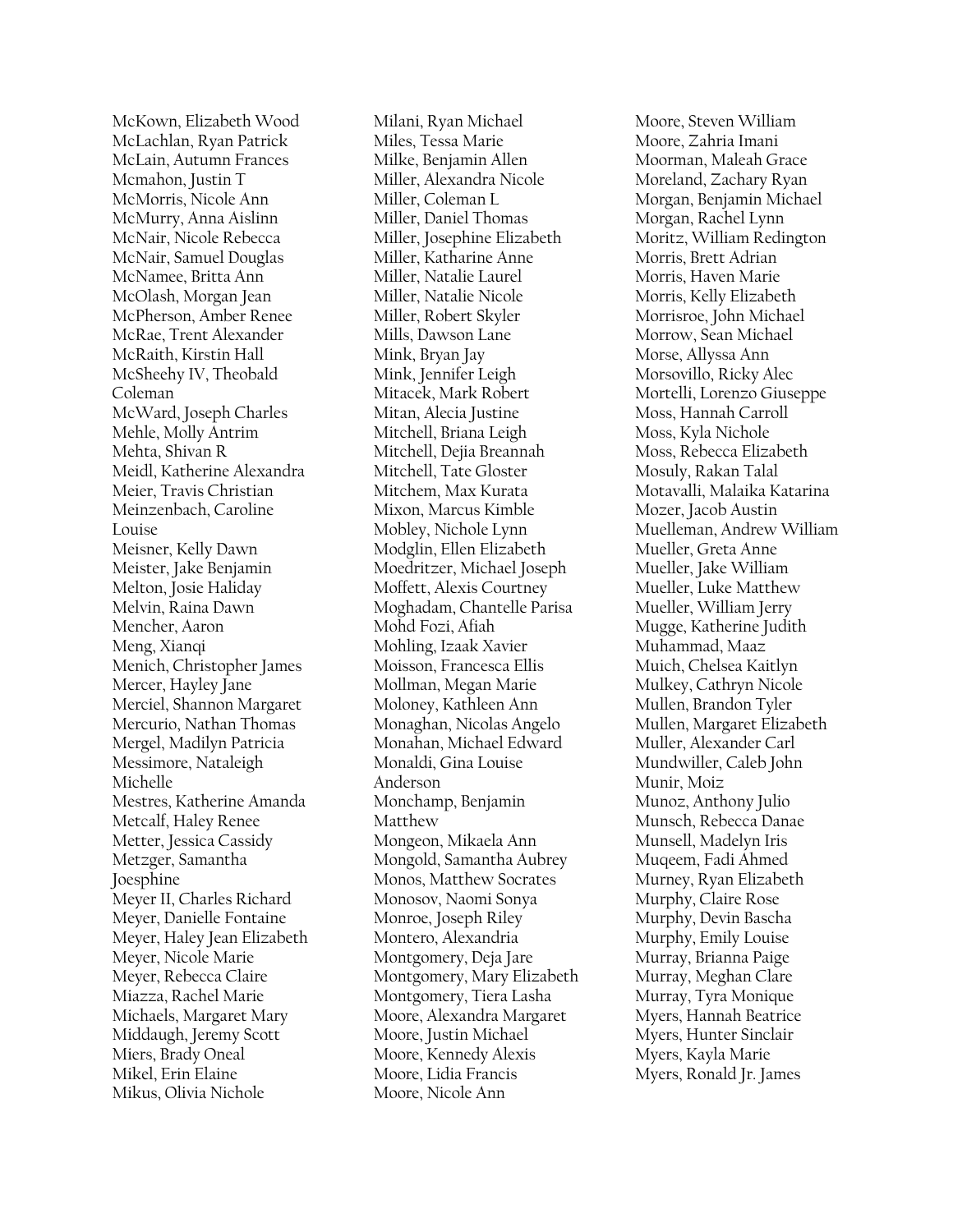### **N**

Naeger, Oliver B Nagel, Madeline Elizabeth Nam, Su Min Napolitano, Geanna Marie Naseer, Shahrukh Ahmad Nastasi, Louis Joseph Nathe, Lucas Martin Naveh-Benjamin, Itamar Nazzoli, Nicholas James Neer, William Connolly Nehrkorn, Brittany Nicole Neidenberg, Emily Brooke Nelson, Christopher Michael Nelson, Erin Rebecca Nelson, Nicole Ann Nesbitt, Jenifer Neuwirth, Lindsey Nicole Newberry, Ethan Frank Newman, Sara Charlotte Newman, Thomas Jeffrey Newton, William Jarod Ngo, Hanh Vu-My Nguyen, Anh Tiffany Nguyen, Brittany Slater Nguyen, Julie Anne Nguyen, Theresa T Nicewarner, Tyler John Nichelson, Charles Avery Nichols, Lance Alan Nichols, Shelby Lee Nickles, James Carl Nicolli, Emma Elizabeth Niedbalski, Christina Marie Nielsen, Edward Daniel Niemann, Madeline Harper Niemeyer, Lauren Marie Niewoehner, Virginia Ruth Ninichuck, Alexa Shea Nispel, Madison Nicole Nitzkin, Erica Samantha Noce, Matthew Ryan Nolan, Melissa Grace Nolan, Sara Elizabeth Noon, Holly Ellen Norber, Davis Nicole Norberg, Alyssa Paige Nordstrand, David Jon Norman, Michael Richard Norris, Haille Surrinder Marie

North, Isabella Mary Northrop, Rain Allexis Norton, Andrew Reese Norton, Hunter Jackson Noser, Hannah Elizabeth Nourie, Blake Oliver Nowling, Madison Paige Nunn-Faron, Elizabeth Danielle Nusbaum, Lydia Elizabeth Nussbaum, Sarah Elizabeth Nutakor, Elorm Kevin Nuzzarello, Amelia Michelle

# **O**

Obaidat, Ramsey Naser Oberkirsch, April Nicole Obrien, Jack Davis Obrien, Kathleen Jo Anne O'Brien, Kelly Elizabeth O'Brien, Megan Lee O'Brien, Tess Catherine O'Day, Siri Dawn Odom, Nicole Rae O'Dowd, Riley Valentine Ogle, Peyton Elyse Ohmes, Adrianna Renee Okafor, Darlene Chioma Okafor, Elizabeth Chioma O'Keefe, Emily Lauren Okoroigwe, Darvia Kennedie Oliver, Hannah Lee Oliver, James Jordan Oliver, Rebecca Olsen, Sydney Helen Olson, Grace Elizabeth Olson, Kendal Grace Omeara, Madeline Ann O'Neill, Kelly Rose Ordonio, Faith Marie Ordway, Allison Winifred Grace Ordway, McKenzie Nicole Orf, Abigail Ann Orlowski, Samantha Joanne Ortega, Madison Taylor Ortlip, Phoenix Earl Oruche, Roland Raluchukwu Osaghae-Nosa, Jackson Osakpolor Osborn, Jessica Caroline

Osborn, Raven Marlise Osborne, Chandler Todd Osborne, Erin Christine Regneri Oshea, Michael Chandler Oslica, Jimmy Paul Ostmann, Samantha Jo Otieno, Patricia Julliana Otis, Kierra Jacqueline Otten, Tori Alyson Otto, Jacob August Ousley, Michael David Owens, Marcus Blake Oxler, Bradford Michael

# **P**

Pabis, Jacqueline Marie Pace, Alec Levon Packard, Cassandra Ashley Page, Lydia Le Page, Madison Claire Pagel, Emily Elyse Pagliaro, Ashlyn Susan Pak, Jimmy Lee Pak, Luci Youngae Palecek, Kelly Noelle Pan, Di Pancoast, Melanie Nanette Panhorst, Jonathan Vincent Papp, Claire Elise Park, Allison Rose Park, Eric Sung-Woo Park, Seo Kyoung Parker, Adam Maple Parker, Breanna Myesha Parker, Krista Susan Parker, Leslie Allison Parker, Mary K Parker, Taryn Mariah Parkinson, Katherine Marie-Caleb Parmeley, Lauren Elizabeth Parnacott, Tara Michelle Parr, Alexander Scott Parton, Tyler James Partykevich, Tyler Michael Paska, Jill Christine Pasley, Isaac Lingan Passi, Cara Alyse Patel, Ishita Rasik Patel, Keena Ketan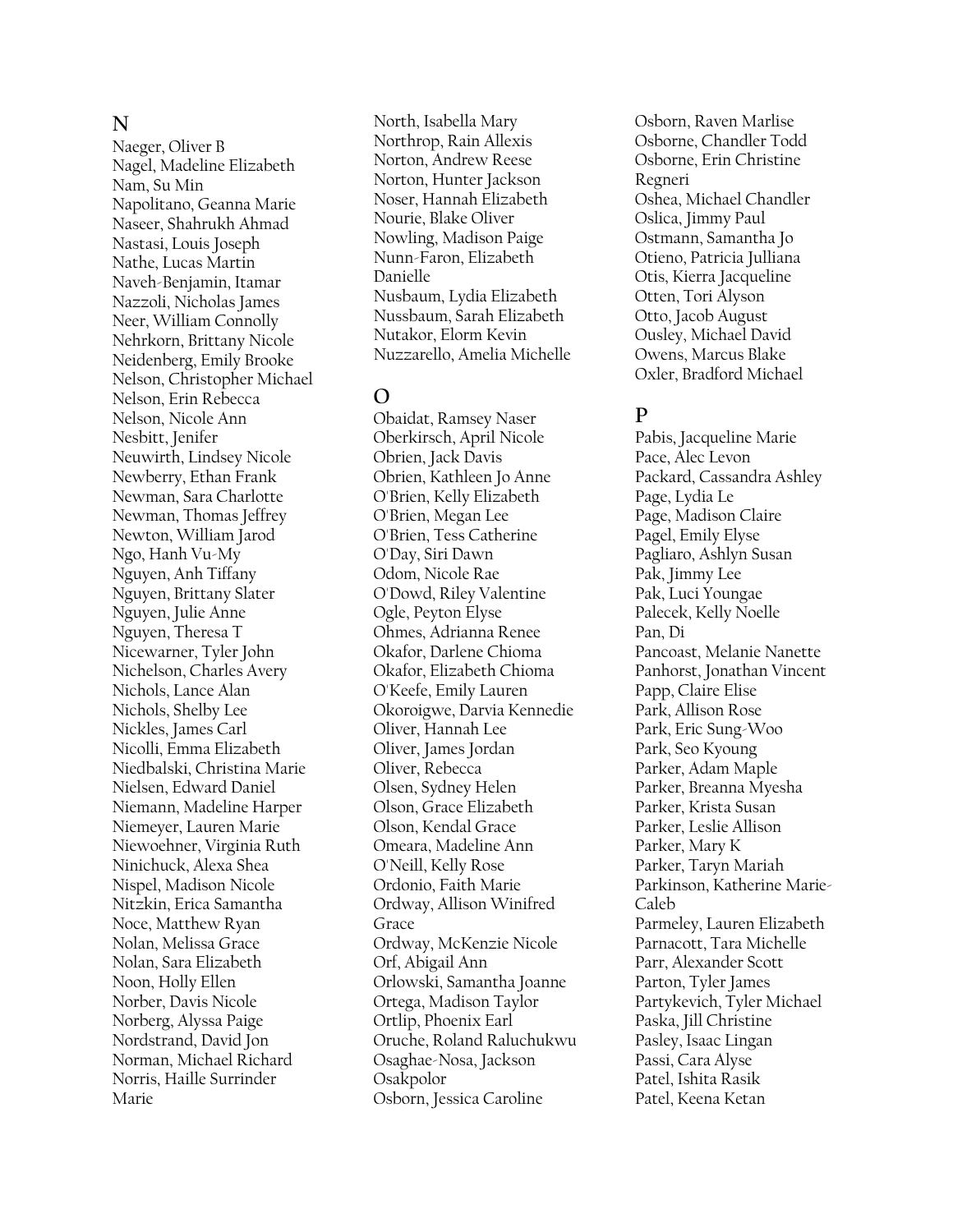Patel, Komal Patel, Love Kamlesh Patel, Neel Ketanbhai Patel, Nisha Navin Patel, Purva Paterson, Dan Tyler Patin, Morgan Elizabeth Patrick, Victoria Patterson, Anna Louise Patterson, Anthony Edwin Patterson, Karen Leanne Patterson, Timothy Donovan Patton, Derek James Paul, Dayton James Paul, Mikala Noel Pavia, Matthew Louis Pawlak, Emily Marie Payton, Isabelle Louise Payton-Simons, Breanna Nicole Peak, Edward Jacob Peake, Emmanuel Ashton Pearson, Meaghan Pedersen, Jackson David Pederson, Hannah Christine Peek, Matthew Jay Peglow, Robert Samuel Pegoraro Brigagao, Carolina Pellerito, Jordan Brianna Pelletier, Amanda Paige Pelletier, Natalie Dawn Peltz, Abbey Elizabeth Pendleton, Anthony Ray Peneston, Avery Anne Penn, James Morgan Penton, Alyssa Paige Peralta, Alejandra Marie Perano, Abigail Rose Pereira, Bruna Alves Perez, Ana Belen Perez, Cynthia Perez, Mackenzie Camille Perkins, Lindsay Rae Peronto, Kevin Frederic Peronto, Ryan Perritt, Jennifer Danielle Perry, Alexandra Michelle Perry, Genna Renee Perryman, Nicholas Frederick Peterkin, Olivia Rachel

Peters, Austin Alexander Peterson, Kyle Thomas Peth, Andrew Howard Petrechko, Daniel Ryan Petrie, Molly Ann Petruzzi, Laura Gilchrist Pfleiderer, Madison Nicole Phan, Richard Phaup, Emily Ann Phelps, Emily Rein Philippe, Aaron Christopher Phillips, Caleb Michael Phillips, Carter Jeffery Phillips, Denajha Meloniece Phillips, Rachel Anne Phipps, Amanda Leann Phipps, Michael David Picchiotti, Katherine Elizabeth Piccinni, Monica Christine Piccolo, Rebecca Lynne Pierce, Justin Daniel Pierce, Luke Edward Pierson, Webb Aaron Pike, Samantha Rose Pirrone, Sean Vincent Pitchford, Chase Andrew Pizzitola, Jacob Stephen Pizzo, Vincent Michael Plogger, Daniel Kramer Pluenneke, Jack Curtis Pocost, Suzanne Baer Pogorzelski, Karolina Pollard, Gabrielle Noel Pollihan, Kellen John Ponder, Kaitlin Nicole Pongspikul, Tayatorn Kungsavanich Pongsua, Supawadee Ponte, Abigail J Ponzer, Ryan Lee Pope, Rachel Anne Porter, Brendan Joseph Porter, Cierra Jade Porter, Jessica Annette Posey, Christopher Erik Potter, Riley Michael Powell, Sarah Marie Powers, Austin Ten Eick Powers, Sydney Elizabeth Prather, Morgan Nichole

Pratt, Brionna Y Pratt, Sommer Sierra Pratte, Eli Lynn Presberg, Michael David Prestigiacomo, Christiana Jeannette Priatna, Vandersa Nanda Price, Emily Katelin Price, Ian Connor Priestley, Nora Elizabeth Prohov, Jennifer Lind Prokop, Amanda Bryant Psaledakis, Daphne Wilmerding Pugh, Brandy L Puritz, Jenna Rae Pursley, Emma Claire Puttin, Matthew Tyler Puyat, Svyatoslav Y **Q**

Qi, Han Qian, Yuexin Quattrocchi, Chase Victor Quick, Dalton Wade Quick, Gadison Charles Quinif, August Baxter Quinn, Brice Dewayne Quinn, Holly Caitlyn Quinn, Kelli Renae Quinn, Shane Edward Quoss, Stephanie Elizabeth

# **R**

Rademacher, Mary Katherine Rafferty, Sean Michael Raffini, Alex Ragan, Genevieve Anne Ragsdale, Rachel Renee Rahman, Khalil Deen Raksachat, Milntra Rallo, Sabrina Marie Ramey, Leah Ellen Ramirez, Jasmine Nicole Ramirez, Susan Oliva Randazzo, Elena Cristina Randolph, Elizabeth Rao, Rohit Kodancha Rao, Shun Rapp, Anna Elizabeth Rapp, Kara Anne Rash, Summer Grace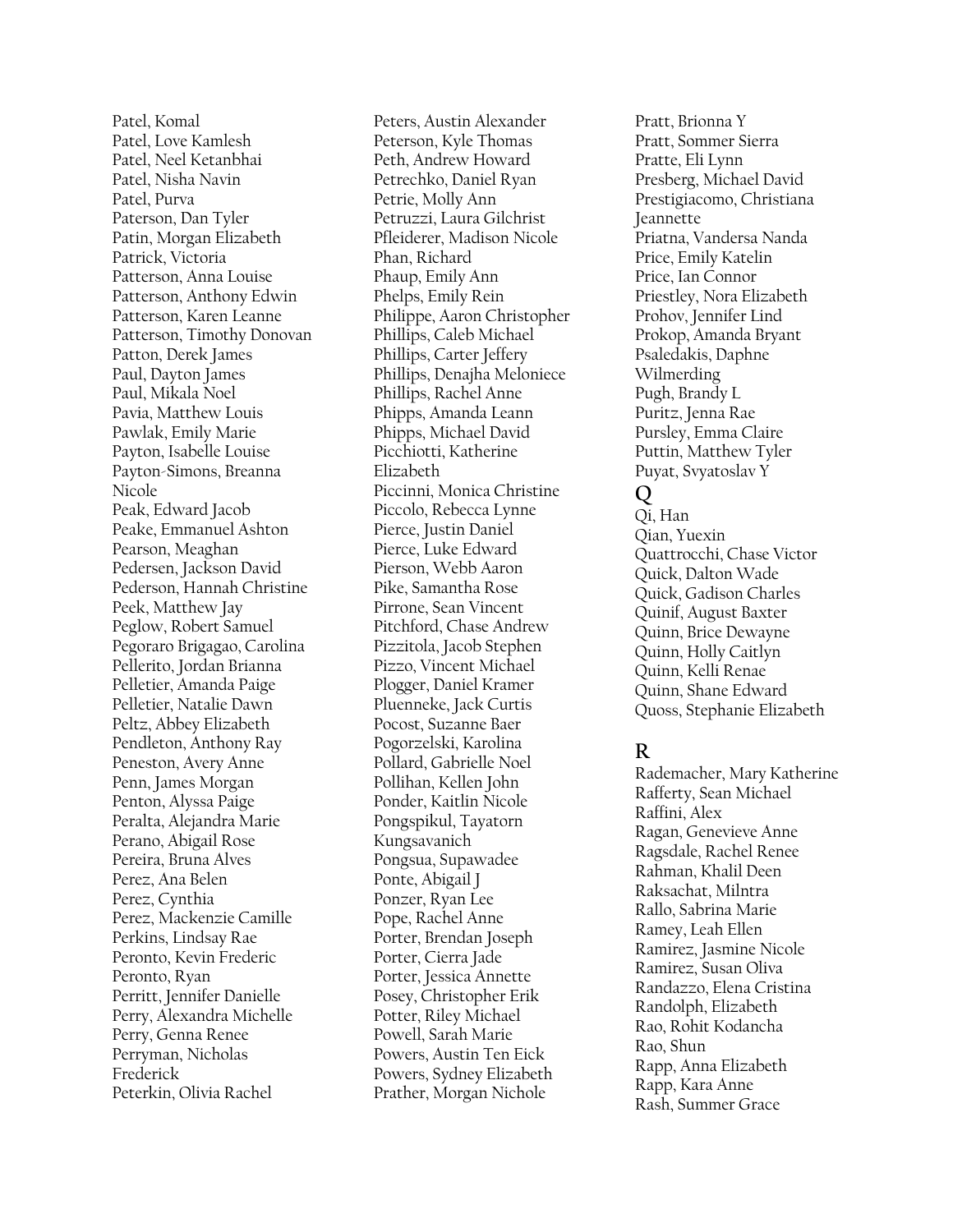Rashdi, Serene Tariq Raskin, Gabriel Scott Rathert, Elizabeth Erin Rawat, Suryanshi Ray, Alexa Leigh Ray, Austin Wade Raza, Nadia Razzaghian, Lesley Renee Reardon, Evan James Reardon, Maddy May Rebhan, Allyson Elizabeth Rector, Colette Noelle Reddan, David Michael Rediehs, Christopher Mitchell Redler, Edward Cameron Redus, Gabrielle Angelique Reed, Rebecca Marie Reedy, Joshua Mireles Reeves, Ireland Page Regel, Matthew Charles Register, Spencer D. Reich, Murry Mac Reichel, Brittany Lee Reichert, Kelli Jo Reid, Ashley Nikole Reiling, Claire Marie Reilly, Brenna Marie Reilly, Nicholas Bradley Reinert, Katelyn Brianna Remus, Celeste Katherine Ren, Tianyuan Ren, Yi Renard, Kellen Anne Rendall, Jessica Louise Reneau, Gabrielle Nicole Renz, Jessica Ashley Rettman, Jeffrey Hugh Reuter, Sean Thomas Revard, Elizabeth Anne Rexilius, Andrew William Reynolds, Alison Leigh Reynolds, Brett Michael Reynolds, Brooklyn Ann Reznicek, Abigail Joy Reznicek, Laura Beth Rhim, Amanda Marie Rhodes, Zachary Alexander Ribnick, Marlee Rachel Ribolzi, Rachel Lynn Rice, Daytona Paige

Rice, Natalie Elizabeth Rich, Lauren Mae Richards, Matthew Joseph Richards, Samuel Joseph Richie, Summer Marie Richmond, Taylor John Rieger, Stephanie K Rife, Emily Margaret Rife, Joshua Brian Rindone, Olivia Rose Rinella, Kara Elise Ring, Alex Lee Ringgenberg, Rachel Amelia Rintoul, Mary Claire Riordan, Raven Anais Ritter, Emma Jean Rivera, Nicole Alexis Rivera-Bosques, Cristina Marie Rivet, Madeline Rose Robaina, Haley Elizabeth Robbins, Erin Maureen Roberts, Brittney Rae Roberts, Kaley Angelica Roberts, Kyle B Roberts, Kyle Dylan Robertson, Chandler Logan Robinson, Abbey O Shea Robinson, Alec Christian Robinson, Mallory E Robinson, Tuere Imani Roderick, Margaret Elizabeth Rodick, Madison Kelsey Rodney, Alana R Rodriguez, Alexander Robert Rodriguez, Bianca Marie Patricia Rodriguez, Luisangel Roewe, Lauren Nicole Rogan, Conner James Rogers, Derein Patrice Rogers, Kelsey Marie Rogers, Mackinlee Nicole Rohrer, Jeremy Wayne Rolbiecki, Richard Rollings, Elisabeth Michelle Rollings, Maya Marie Roloff, Berkley Reid Romas, Benjamin Dayton

Romero Moore, Matthew Javier Romine, Amelia Mary Romines, Garrett Thomas Ronecker, Elizabeth Lorayne Roodhouse, Victoria Marie Rook, Spenser Patrick Roques, Catherine Maria Rorie, Alexander D Rosenberg, Daniel Jacob Ross, Emily Ruth Ross, Gelisa Arianna Ross, Katharine Michelle Rossi, Samuel Crawford Rost, Randi Alexis Roth, Emma Sophie Rothe, Rachel Morgan Rotts, Margaret Marie Rounkles, Claire Marie Rourke, Abigail Nicole Rowan, Michael Edward Rowe, Brandan Kc Roweton, Mattea Allene Rowland, Robert Jeffrey Rowling, Zachary Lee Roy, Derick John Roy, Nathan Garrett Rudwall, Catherine Anderson Rueffer, Katherine Anne Ruether, Samantha Jean Ruettgers, Megan Elizabeth Ruiz, Stephen Phillip Rumbolo, Amber Marie Rupprecht, Michael Louis Rusgis, Matthew Meagher Rush, Paul Anthony Russ, Brian Thomas Russ, Lauren Ashley Russell, Anne Bronwyn Russell, Grant Christian Russell, Hayley Nicole Russell, Jacob Jeffrey Russell, Kelli Ann Russell, Maddison Marie Russell, Natalie Alana Ruth, Caleb Mitchell Ryan, Callie Collinge Ryan, Katlyne Anna Ryan, Mary Margaret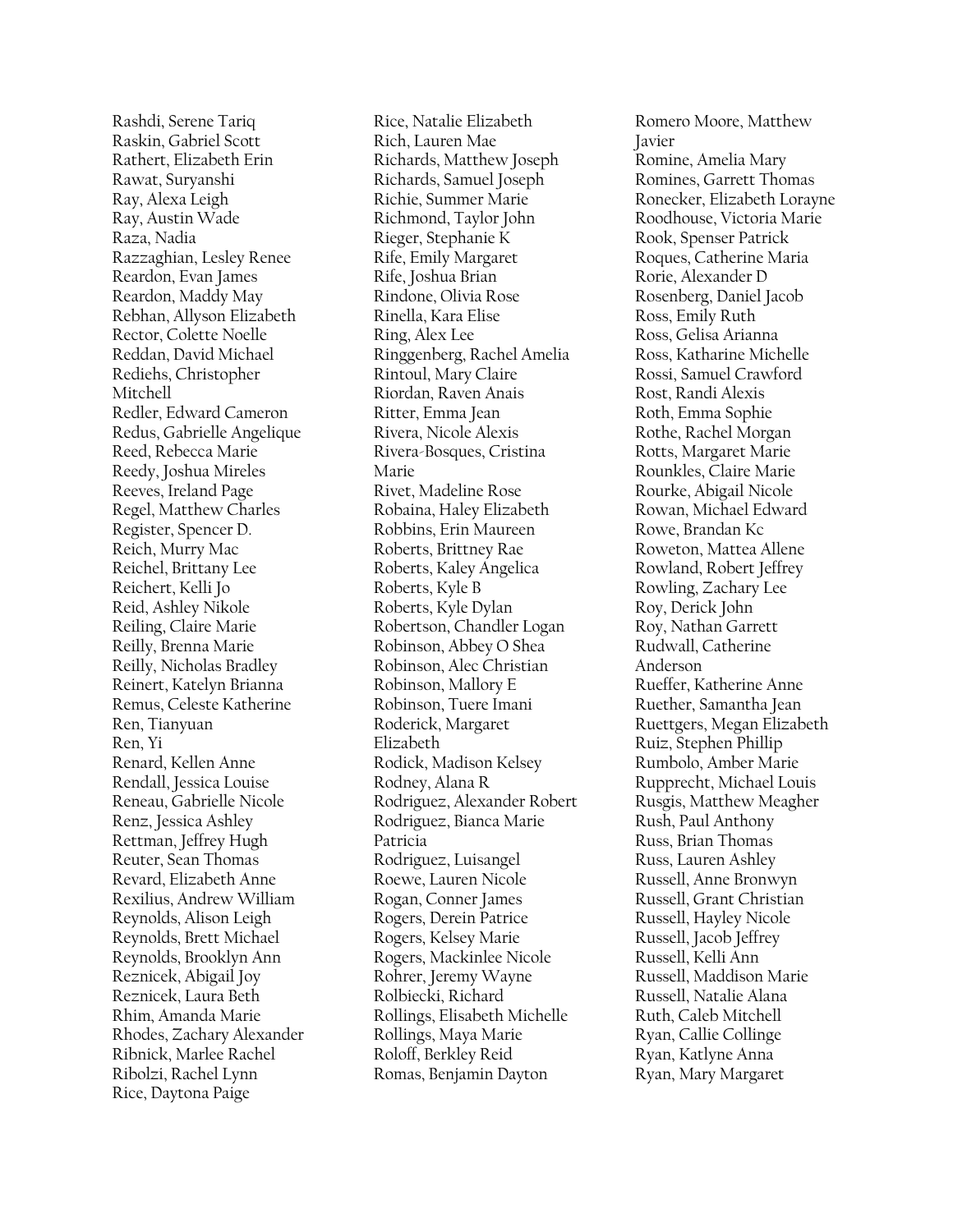Ryerson, Raine Morgan Michael Rzeszutko, Jake Edward

#### **S**

Sabaredzovic, Edita Sack, Jessica Lee Sack, Scott Michael Sadowski, Sandra Fox Salamun, Alison Belle Salatino, Mary Rosina Salcido, Alyssa Tress Salela, Alyssa Teagan Saltzman, Sarah Elizabeth Salzman, Caroline Elizabeth Sammis, Haley Renee Sanders, Ameerah Yasmine Sanderson, Emily Taylor Sanderson, Hunter Ellen Sandfeld, Hannah Alexa Sandoval, Stephanie Denisse Sandquist, Kiersten Elise Sandstedt, Catherine Elizabeth Sankey, Shannon Allison Sansone, Katelyn Eileen Santoro, Shelby Lynn Sappington, Lucille Marie Saracino, Megan Nicole Sarrazin, Blake Douglas Sarrazin, Eric Stephen Sarver, Louise Emily Sass, Thalia Halcyon Satterlee, Grace Nicole Sattman, Shelby May Sauer, Katie Leah Saunders, Kye Allen Savage, Ciera Nicole Savage, Devin James Savio, Michael Louis Schabinger, Jason Richard Schad, Madelyn Virginia Schaefges, Taylore Elizabeth Schaetzle, Griffin Cregg Schaller, Marie Laurayne Schaltegger, Megan Erin Schank, Jacey Quin Schaphorst, Karlie Rae Schappert, Jackson A Schatteman, Jacob Michael Schaudt, Kyle Harrison

Schenberg, Emily Paige Scherff, Layna Lauren Schieber, Morgyn Eulalia Schiesl, Sarah Marie Schifano, Michael Gregory Schiff, Micah Thornton Schimmele, Sarah Jeannine Schlapkohl, Tyler Thomas Schleisman, Matthew Philip Schloss, Natalie Christine Schmank, Michael John Schmidt, Megan Marie Schmiegelow, Amy Brianne Schmittdiel, Thomas Michael Schmittgens, Monica Ellen Schmitz, Gabrielle Rene Schmitz, Karie Ann Schmuck, Hannah Victoria Schneider, Brendan Daniel Schneider, Eric Michael Schneider, Sara Kira Schnibben, Kimberly Renee Schoeppach, Mallory Lee Schrade, Corissa Lynn Schrand, Kara Lynn Schreiber, Anna Lily Schrivener, Heather Leigh Schroeder, Amy Lynn Schroeder, Katherine Elizabeth Schroeder, Luke Leyden Schroell, Richard Lee Schroer, Erica Nicole Schroer, Julia Marie Schuck, Eli Dennis Schuckenbrock, Emma Morgan Schuette, Logan Aloysius Schuler, Daniel Francis Schuler, Jonas Avery Schulte, John Christian Schultz, Kayla Jo Schulze, Brendan Michael Schuster, Luke Edward Schwab, Anne Eilis Schwartz, Callaghan Catherine Schwartz, Noah Wolf Schwinn, Madison Camille Scott, Allison Agnes Scott, Clayton Andrew

Scott, Gustus Matthew Scott, John McHugh Scott, Jonathan Wyatt Scott, Michael Thomas Scranton, Cooper Clark Scroggins, Alec Walker Scroggins, John Thomas Sczesnak, Amelia Grace Seabaugh, Lauren Elizabeth Seals, Amanda Chantay Secrest, Drake Alan Sedlacek, Kieran Shea Sedovic, Dorothy Ray Seibel, Morgan Beth Seibert, Jamie Renee Seibert, Morgan Lynn Seidel, Catherine T Seifert-Gram, Sophie Katherine Selby, Jonathan Robert Selby, Lea Bren Sellers, Jessica Elizabeth Senkerik, Danielle Louise Sermersheim, Tyler James Serrone, Erica Marie Seus, Jacob Phillip Seward, Nathan Rhoads Shadrick, Tiffany Ann Shah, Adit A Shanahan, Connor Michael Shanker, Benjamin Samuel Shanks, Cheyenne Rain Shannon, Clint Michael Shaw, Connor Scott Shearn, Mary Elizabeth Shebib, Duha Raad Sheets, Megan Elizabeth Sheffield, Laurel Claire Sheldon, Alexa Wilde Shelton, James Ross Sheng, Chengong Shepherd, Hannah Kim Sherman, Dylan Reid Sherman, Lucille Christine Sherman, Sam James Sherman, Samuel Thomas Shields, Kenneth John Shin, Daniel Shively, Hannah Elizabeth Shoaff, Kenneth Tyler Sholy, Christine Noell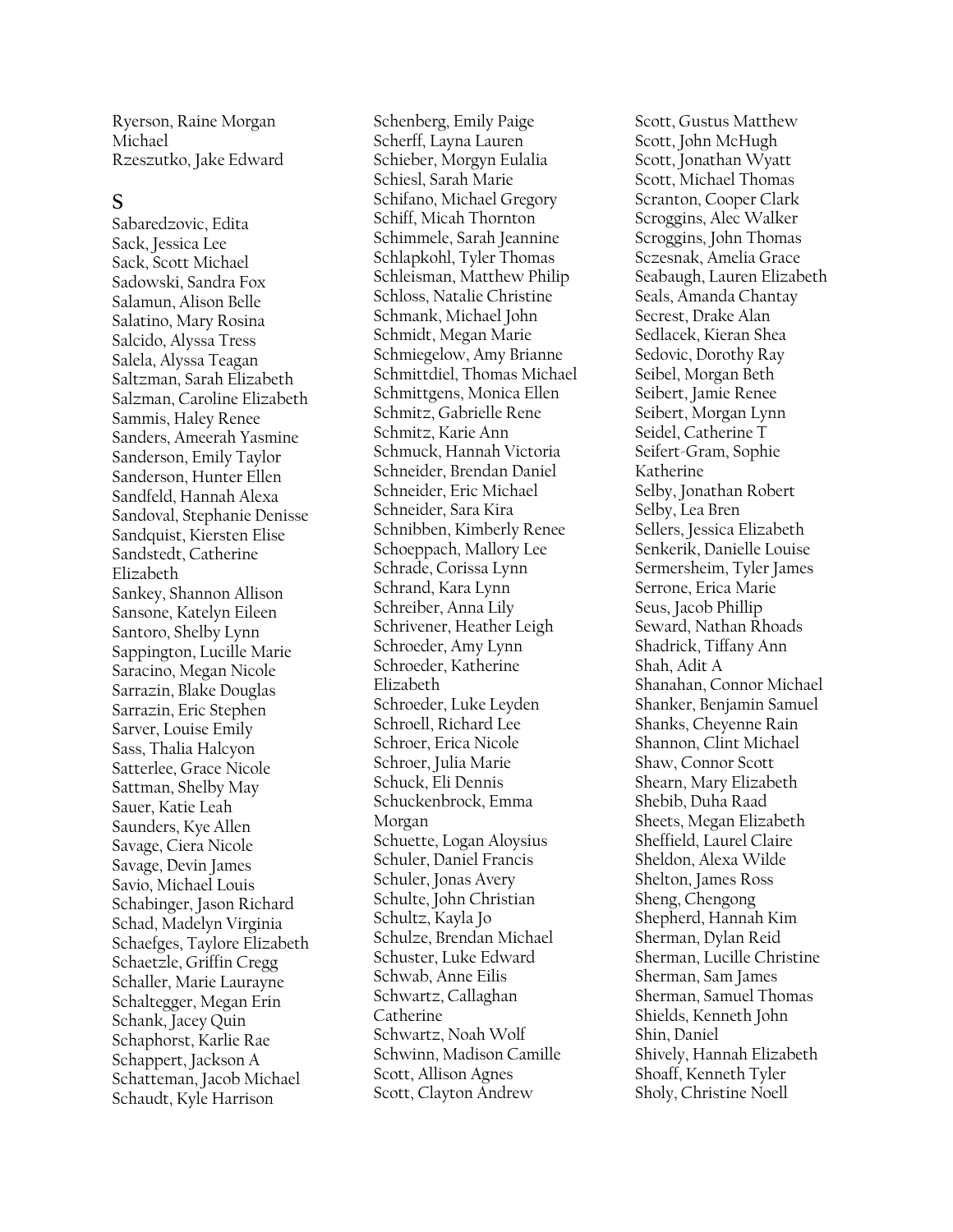Shryock, Andrew Joseph Shucart, Krista Lucille Shuler, Alec Troy Sibalo, Abdulah Siefkas, Adrian Ellen Siegel, Lillia Rachel Sielert, Charles Allen Siemens, Mollie Stewart Sikora, Jessica Nicole Sikyta, Carsen Nicole Siler, Joshua Lester Silistria, Nick Ryan Simenson, Angelynn Paula Simer, Madeline Elizabeth Simion, Scott Mayandia Simms, Mikaela Shaye Simon, Claire Elizabeth Simon, Nicholas Charles Simpson, Leah Lillian Sinambela, Daniel Okto Pemuda Sinclair, Baylee Carlene Singer, Jeremy Keaton Sirtori, Daniela Lucia Sites, Abigail Marie Skeens, Ali Marie Skelly, Elizabeth Simmons Skidmore, Chelsea Lynn Skinner, Ryan Gregory Skokan, Ashley Nicole Skrade, Anna Elise Skrivan, Patrick Connor Slater, Madeline Christina Smaltz, Megan Olivia Smith, Amy Nicole Smith, Caitlyn Jennifer Smith, Carson Thomas Smith, Connor Whitlow Smith, Cory Lee Smith, Dana Christine Smith, Emily Lucille Smith, Emma Nicole Smith, Gillian Le Smith, Haleigh Annette Smith, Hannah Arlene Smith, Harper Frances Smith, Hayley Marie Smith, Jacob Smith, James Collin Smith, Jamie Lynne Smith, Jared Austin

Smith, Jordan Leigh Smith, Jordan Tyler Smith, Katelyn Elizabeth Smith, Katrina Nicole Smith, Kendall Reed Smith, Lauren Elizabeth Smith, Lindsay Renee Smith, Logan Lane Smith, Maiya Michele Smith, Parker Nathaniel Ramsey Smith, Rachel Elise Smith, Regina Denise Smith, Samantha Denise Smith, Samantha Marie Smith, Samuel Clarkman Smith, Shelby Katherine Smith, Thomas Edward Smyrniotis, Peter Smythe III, James Patrick Snelson, Connor William Snider, Heath Caden Snodgrass, Matthew Paul Snyder, Jonathan Taylor Snyder, Lydia Ruth So, Joshua Ryan Sobota, Cori Lynn Sobti, Sushil Soellner, Mica Noel Solidum, Elijah Red Aguirre Somogye, Tyler Louis Song, Angelou Song, Jinyang Sopocy, Alexandra Leigh Sorensen, Alec James Sosnoff, Connor Melvin Soukieh, Rami Sousan, Allison Paige Spangler, Cale Chapman Sparesus, Alexandra Cecelia Sparks, Darby Townsend Sparrock, Nandi Janay Spates, Anthony Tyler Speigle, Sarah Elizabeth Spence, Chelsea Lynn Spencer, Amy Lynn Spewak, Andrew Edward Spies, Erica Olsson Spikes, Montrai Antoine Spindler, Mary C

Spinks -Boykins, Aonye'A Kynece Spisak, Phillip Alexander Splitter, Blake Anthony Sporleder, Krista Caitlyn Spradling, Chadwick Adrian Sprague, Jacob Ranendra Sprague, Shannon Lee Sprick, Sarah Jane Spring, Perry Maurice Springer, Claire Elizabeth Sprinkel, Sierra Marie Squicimari, Fabio Alejandro St.John, Alexis Elizabeth Staats, Caitlin Danielle Stack, Jordan E Stafford, Kristin Marie Stallbaumer, Holden Morgan Stanley, Julia Ann Stanton, Harold Rudloff Stapleton, Emily Lauren Stark, Rachael Lauren Starks, Alizay Renne Sereyroth Starr, Maxwell Lyndon Statler, Caroline Elizabeth Staton, Sheridan Ashley Hall Steelman, Michael David Steimer, Jacob Mark Steinbeck, Caylee McNeil Steiner, Charles Alexander Steinmetz, Colton Michael Steinmeyer, David Austin Stephens, Maxwell Edward Stergios, Arianna Marie Stergios, Jack Albert Sterner, Jessica Kay Stetzel, Tanner Russell Stevens, Andrew Christopher Stevens, Mallory Anne Stevens, Mikayla Nicole Stevens, Taylor Hart Stewart, Amber Marie Stewart, Daniel James Stewart, David Norman Stewart, Jimmy Robert Stewart, Samuel Lawrence Stiebel, Kyle Jeffrey Stieren, Benjamin Daniel Stiffelman, Mallory Ann Stith, Clarkston Drexel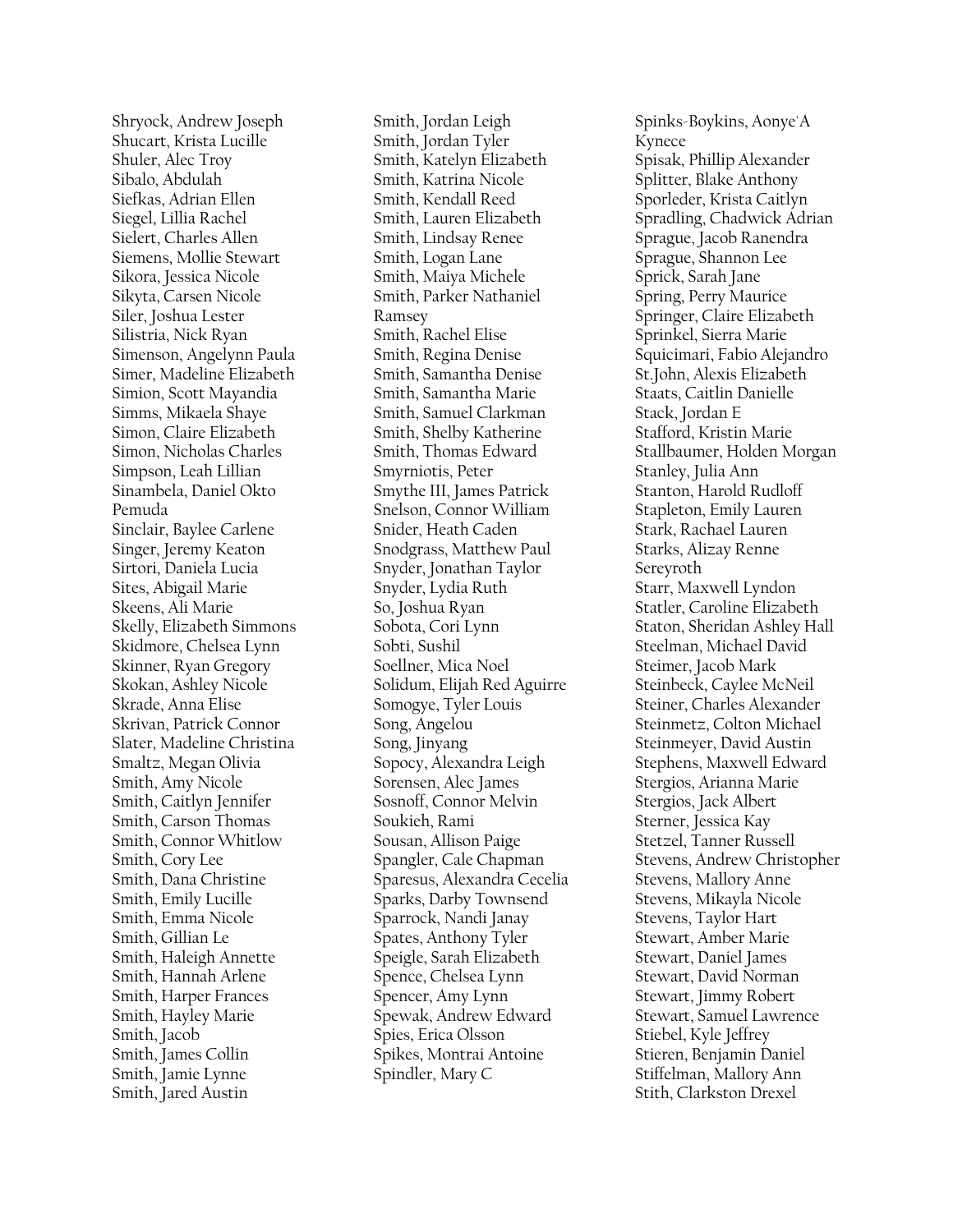Stockglausner, Alexis Wylie Stockton, Jacob Lee Stockton, Ryan Baldwin Stoker, Alexandra Isabel Stoll, Hunter Edison Stoll, Jenna Rayanne Stone, Abby Lynn Stone, Joshua Austin Storm, Jennifer Nicole Stover, Andrew Richard Stover, Taylor Nichole Straszacker, Mary Kathleen Stratman, Hannah Blair Stratta, Ian Merrick Stratton, Tyler Douglas Strbac, Zoran Stretz, Piper Makenzie Strickland, Kara Alyson Striegel, Sarah Suzanne Strode, Maureen Anne Stroeher, Alexis Marie Stroot, Michael Andrew Strothkamp, Kaitlyn Nicole Stroud, Kristina Lynn Stroup, Victoria Danielle Strumeyer, David Ian Struttmann, Gina Nichole Stuart, Christy Anne Student, Jeffrey Thomas Stuglis, Michael Kenneth Stupps, Stephanie Lauren Sturley, Paige Elizabeth Sturtecky, Ali Louise Styron, Olivia Skye Su, I-Hsuan Suarez-Solar, Raquel Maria Sulkowski, Kaitlin Norris Sun, Haocheng Sunshine, Emily Megan Suntrup, Jack Stephen Supple, Sarah Ann Surdyke, Mackenna Leah Surwillo, Grace Ellin Sutberry, Paige Nicole Sutcu, Ela Serra Suter, Karli Nicole Sutphen, Blake Jared Sutphen, Julia Josephine Sutter, Alyssa Beth Sutton, Caroline Lucille Sutton, Hallie Erinne

Sutton, Katharine Louise Sutton, Naya Cheyenne Swanson, Hailey Harper Swanson, Jakoby Milton Swanson, Kennedy Lynn Swartz, Matthew Malachi Swartz, Tricia Ruth Sweany, Mark Thomas Swinger, Aaron Lynn Swoboda, Landon Scott Syed, Inas Kaleem Symonds, Nicholas Edward Szalay, Sara Hannah

# **T**

Tackett, Shane Ryan Talbert, Brendan Taylor Talken, Olivia Marie Tan, Hui Phyng Vera Tang, Lilian Qui Lyn Tang, Yue Tarantino, Gabrielle Marie Tarby, Emily Lynn Tarrants, Blake Michael Tate, Alexander James Tate, Brooke Ann Tate, Victoria Elise Tatom, Cordell Lee Tatum, Simon James Lawrence Tauchen, Spencer Rudolph Taylor, Abby Marie Taylor, Adam Nikolas Taylor, Kimberly Delisa Taylor, Madeline Alexa Taylor, Samantha Kathleen Tealer, Austen Tate Tebrink, Kelsey Rae Teehan, Megan Elizabeth Teevan, Bailey Nicole Tekle, Danai Woldu Telander, Carly Marie Telander, Ellie Marie Tellor, Libbye Sirena Temple, Emily Elisabeth Tepen, Lillian Grace Terbrock, Catherine Ann Terry, Mary Katherine Terzich, Natalie Rose Thackery, Kristen Kay Thein, Alexa Jane

Thiemann, Nora Jane Thoelecke, Amanda Eileen Thoelke, Olivia Maress Thomas, Andrew Carter Thomas, Isis A Thomas, Kira Cade Thomas, Leah Caroline Thomas, Victoria Faith Thompson, Chandlor Andrew Thompson, Karlye Anne Thompson, Kayla Marie Thompson, Kristin Dawn Thompson, Zachary Michael Thomsen, Ian Nelson Thornberry, Evan Charles Thornton, Juel McGraugh Thorp, Joshua Shane Thouvenot, Kirsten Dawn Tian, Xiaosu Tideman, John Francis Tierney, Lindsey Nicole Tilley, Korrin Nicole Timko, Eleazar Paul Timotijevic, Peter A. Tipton, Charles Thomas Tomova, Nikoleta Dimitrova Tong, Ye Tongen, Danielle Nicole Tonner, Hannah Marie Torgerson, Amye Renee Torgoley, Layla Maria Torres, Ashley Marie Torres, Ezra Dean Towne, Daelin Mitchell Tracey, Ryan Adam Arthur Tratchel, Meaghan Gabrielle Trautmann, Marc Christopher Tremaine, Jacob Samuel Trembley, Christina Merrill Trepasso, Bridget Maria Triplett, Tatyanna Aleicia Tripp, John Michael Trippel, Ryan Scott Trochtenberg, Dylan Tyler Troha, Katherine Elyse Trott, Sarah Nicole Truong, Amanda Grace Tucker, Danielle Colette Tummala, Bharggav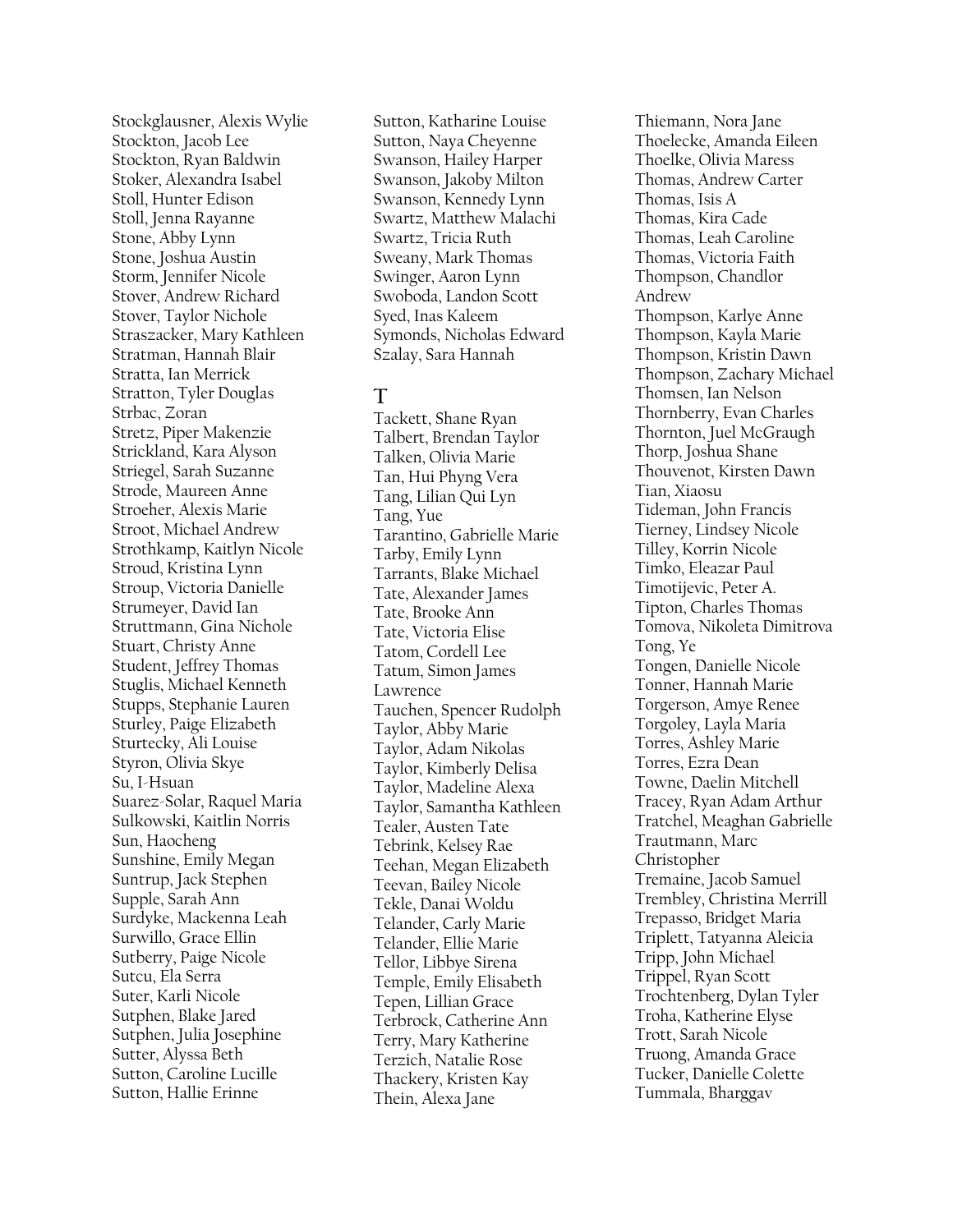Tumminello, Anthony Daniel Turner, Anna Jones Turner, Hannah Leigh Tutin, Taylor Nicole Twaddle, Erin Mackenzie Twehous, Jessica Taylor Twenter, Courtney Faith Tyler, Joshua Gregory Tyrrell, Ethan Carter Tyson, Gabrielle Margaret

### **U**

Uncovsky, Nina Marie Underdown, John Shaffer Underhill, Grant Nathaniel Underwood, Paige Elizabeth Unterreiner, Casey Marie Upton, Bridget Elaine Urban, Rachel Marie Urschler, Margaret Mary Utley, Devine Faith Utley, Tatum Elayne

### **V**

Vahhaji, Abbey Alyssa Vahle, Kristin Marie Valdez, Kaitlyn True Valier, Henry B Valleroy, Tessa Rose Vallone, Noemi Van Amburg, Benjamin Lee Van Becelaere, Derek Michael Van De Vyvere, Danielle Marie Van Hoesen, Sarah Grace Van Oyen, Jenna Catherine Van West, Katelyn Cleary Vanatta, Kaylee Ann Vance, Joshua Lee Vandam, Ian Zachary Vandenhouten, Emily Grace Vander Veen, Sydney Anne Vandyne, Isaac Davis Vanlandingham, Myla Jo Marie VanLeer, Cullen MArvin Vanronzelen, Hailey Anne Vansickle, Derek Paul Vardell, Colin Decker Vardell, Reid Shepard

Varley, Hannah Ruby Varner, Jessica E Vas, Christopher John Vasconcelles, Ryan Matthew Vasquez, Melanie Diana Vastyan, James Thomas Veach, Taylor James Veal, Brianna Kaitlin Vega, William Joseph Veit, Victoria Rose Venezia, Isabel Byington Verbrugge, Christian Michael Vickers, Emma Caroline Vilbig, Cathryn Nichole Vincent, Austin Russell Vitale, Jessica Lynn Vitale, Kara Josephine Viudez, Mikko Dane Vizcarra, Nicholas Michael Vogel, Cody Alexander Vogt, Sean Mitchell Vollbrecht, William Patrick Volmert, Rachel Marie Von Seelen, Lauren Christine Vose, Brayton Regina Voss, Alex Cameron Voss, Elliott Edward Voss, Felecia Nichole Voss, Jackson Henry Voss, Justine Marie Votaw, Erin Marie Votruba, Laura Jean Voyles, Destiny Lyn Vu, Nhu Quynh

# **W**

Wabiszewski, Hayley Ann Wachter, Elaysha A Waddell, Jack Thomas Wade, Sawyer Aaron Wadkowski, John Lawson Waggoner, Emily Elizabeth Wagner, Ari Benjamin Wagner, Audrey Anne Wagner, Avery Enderle Wagner, Carly Jane Wagner, Michaela Noel Wakefield, Paige Mikayla Walden, Nicole Lynn Waldinger, Jacob Paul

Waldinger, Nicholas Franz Waldman, Shana Elizabeth Walentynowicz, Brian James Walker, Benjamin Michael Walker, Claire Johanna Walker, Emily Louise Walker, Euan Harvie Walker, Isaac Hanan Walker, Josh Gordon Walker, Taylor Renea Wallach, Jacob Henry Wallenta, Allyson Sue Walling, Kelsey Elizabeth Walsh, Mikayla De La Rosa Walther, Ethan-Michael Philip Walther, Rachel Marie Waltman, Richard Thomas Walzer, Thomas Matthew Wang, Yinong Wang, Yirui Wang, Yuxin Wang, Zeru Wansing, Kyle Allan Warden, Abigail Catherine Warner, Abigail Grace Warning, Aaron William Warren, Madeline McCoy Warren, Marcus Anthony Warren, Samantha Katherine Washburn, Kaitlin Elizabeth Washington, Alycia Evonne Washington, Bailey Synclaire Washington, Briana Chenise Waterman, Wesley Francis Waters, Nicholas Robert Watkins, Connor Shafer Watson, Ashley Michelle Watson, Jael Rebecca Suzanne Watters, Amanda May Watters, Rebekah Marie Wayland, Jessica Marie Weatherspoon, Marissa Monet Weaver, Rebecca Weber, Dylan James Weece, Jared Thomas Weeks, Bailey Anne Wegener, Garren Michael Weglarek, Wesley Owen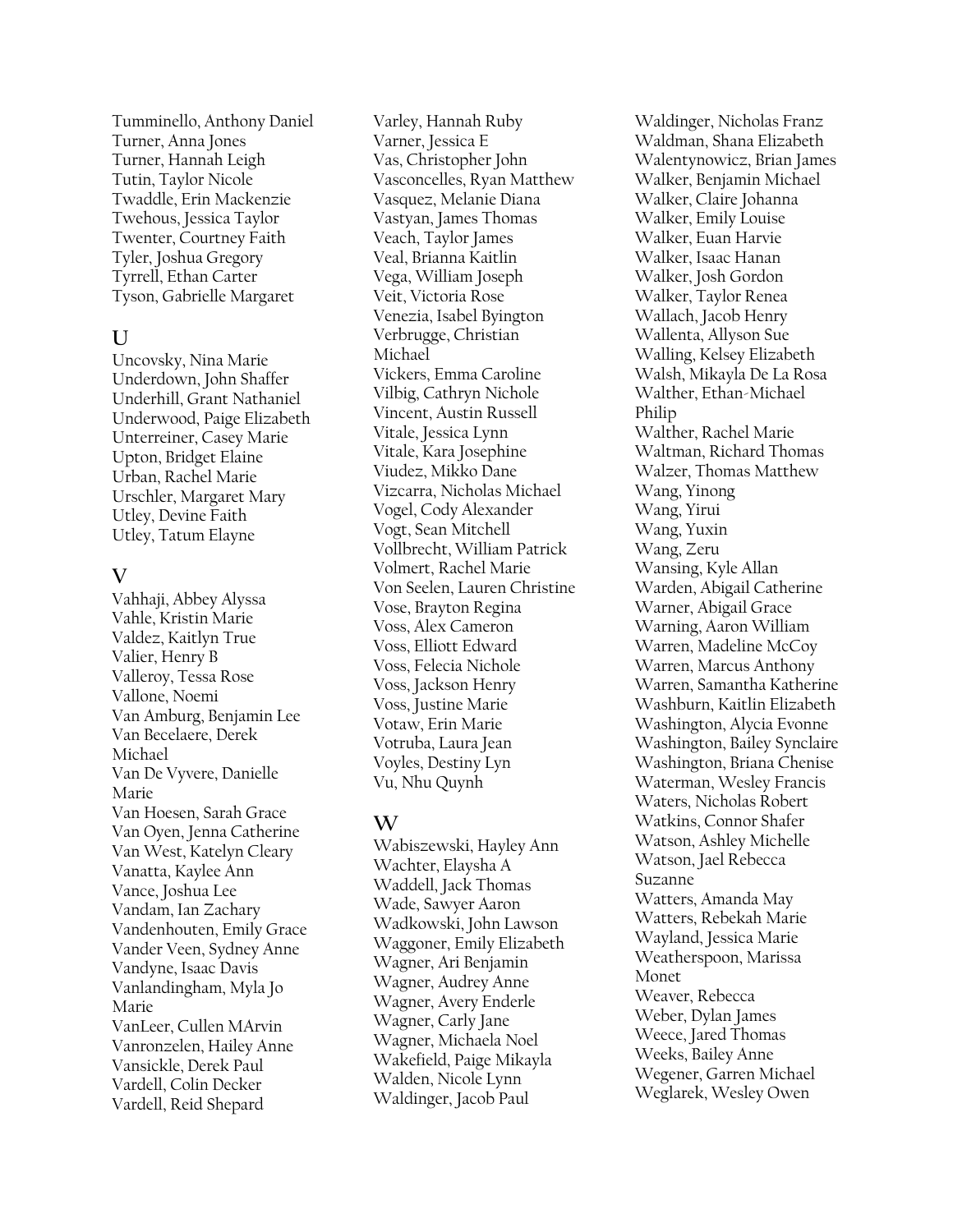Wegner, Matthew Noel Wei, Yihao Weiger, Samuel Coleman Weinewuth, Meghan Maris Weinstock, Alexander Theodore Robert Weinzierl, Jason Angelo Weisberg, Alyssa Leah Weise, Alaina Michele Weise, Valerie Nicole Weiss, Whitney Catherine Weitzel, Rebecca Maria Welker, Aaron Michael Wells, Jasmine Elizabeth Wells, Lauren Haylee Welsh, Erin Kathleen Welter, Carolyn Marie Welz, Shanna Leigh Wen, Tingyu Wepking, Madison Jordan Wepler, Allison Lane Werdehausen, Chelsey Lynn Were, Steve Finney Wescott, Rachel Leigh Wesley, Rachel Lynne West, Gage Ramsey West, Leslie Janelle West, Nathaniel Robert Westbrook, David Kelly Lawson Westbrook, Taylor Breanne Wetherington, Greer Shannon Wheatley, Logan Palmer Wheeler, Nathan Eldred White, Aaron Daniel White, Arayna Chayel White, Brian Edwin White, Brooklynn Renee White, Cassidy Jeri Leigh White, Drew Edward Jerry White, Elizabeth Jane White, Jake Robert White, Molly Elizabeth White, Rachel Ann White, Rylie Nicole Whited, Phillip Dean Whitehead, Douglass Ross Whitley, Hannah Christine Whitlow, Warren Nicholas

Whitmer, Catherine Spalding Whitnah, Erica Marie Wibbenmeyer, Emma Katherine Wickman, Michelle Rachel Widger, Emily Katherine Wieberg, Jade Marie Wiechmann, Emily Rae Wiederholt, Kaysie Wiegers, Emily Michelle Wiegers, Nicholas Wade Wiethop, Jeffrey David Wiewel, Brooke Nicole Wight, Ira Edward Wilbert, Lauren Nicole Wilcoxen, Daniel David Wilcoxson, Nathan Clark Wilhelmy, Gunnar Soren Wilken, Alec Thomas Wilkes, Rebecca Kathryn Willett, Nathan Hall Williams, Benjamin Tucker Williams, Brendon Michol Williams, Chasity Michelle Williams, Christopher P Williams, Cory Eugene Williams, Danielle Janay Williams, Hannah Klayre Williams, Jerron T Williams, Jessica Hunter Williams, Jessika Earlene Williams, Jonathan Chase Williams, Jordan Luke Brett Williams, Kathryn Mae Williams, Kimberly Ann Williams, Kindermarie Elise Williams, Lauren Alicia Williams, Maya Milan Williams, Morgan Alayna Williams, Natalie Catherine Williams, Rachel Ann Williams, Savannah Dale Williams, Tanaja Williams-Bounds, Daryn Savaun Williamson- Magarino, Lauren Victoria Williamson, Elisa Diane Williams-Vann, Aryn Jahnee Willis, Jennifer Ann

Willis, Meena Anne Wilson, Ariana Lauren Wilson, Briana Michelle Wilson, Caleb Joseph Wilson, Cole Chamberlain Wilson, Erika Michelle Wilson, Ian James Wilson, John Patrick Wilson, Kelli Rachel Wilson, Mario Darrell Wilson, Megan Elizabeth Wilson, Trevor James Wimmer, Allie Lynn Winford, Kyla Nicole Winingear, Stevie Renee Winner, Coleman John Winslow, Haley Nicole Wirthlin, Stefanie Kristine Wiseman, Lauren Ashley Wisman, Dylan James Wisniewsky, Andrew Joseph Witt, Daniel Henry Witt, Jane Marie Witt, Levi Dean Witthaus, John Patrick Witthaus, Mary Katherine Wittman, Madeline Kate Woessner, Grace Morgan Wohlever, Alec James Wolenski, Connor David Wolfinbarger, Alexis Lea Wolkey, Kane Justis Woll, Sydney Ann Woltering, Jacob John Wolz, Dylan Christopher Womack, Allison Kate Wong, Alden Wong, Christopher Ryan Wood, Nikolas Layne Woodford, Makenzie Leigh Woodhouse, Lauren Evie Woodland, Graham Joseph Woods, Andrew Taylor Woods, Devin Jessica Woods, Tatyana Juree Woods, Wells Matthew Wortmann, Ryan James Wright, Abbey Nicole Wright, Andrew Jerry Wright, Anna Marie Wright, Emmitt Nathaniel